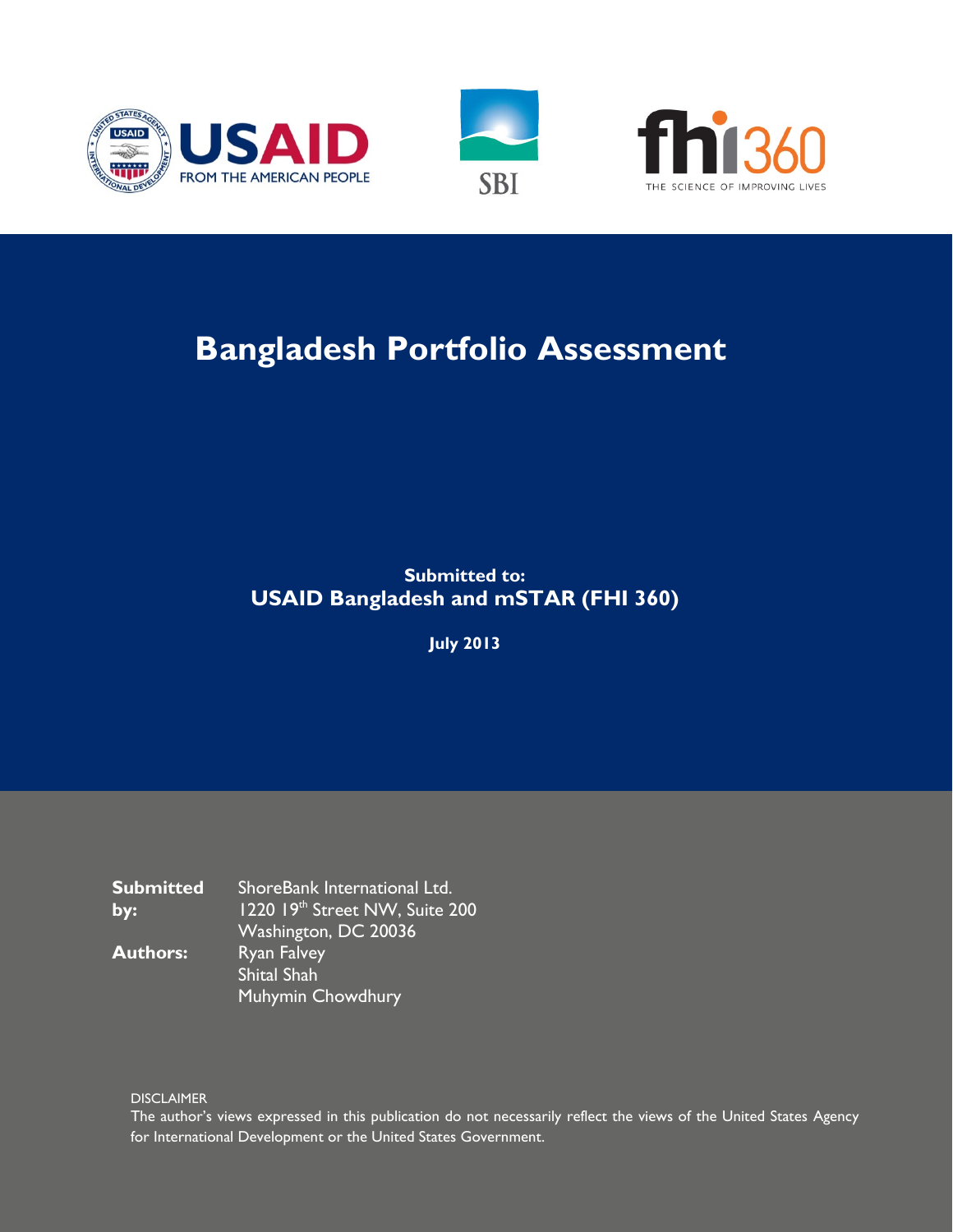## **TABLE OF CONTENTS**

| IJ  |  |
|-----|--|
| 1.2 |  |
| 1.3 |  |
| 2.  |  |
| 2.1 |  |
| 2.2 |  |
| 2.3 |  |
| 2.4 |  |
| 2.5 |  |
| 3.  |  |
| 3.1 |  |
| 3.2 |  |
| 3.3 |  |
| 3.4 |  |
| 3.5 |  |
|     |  |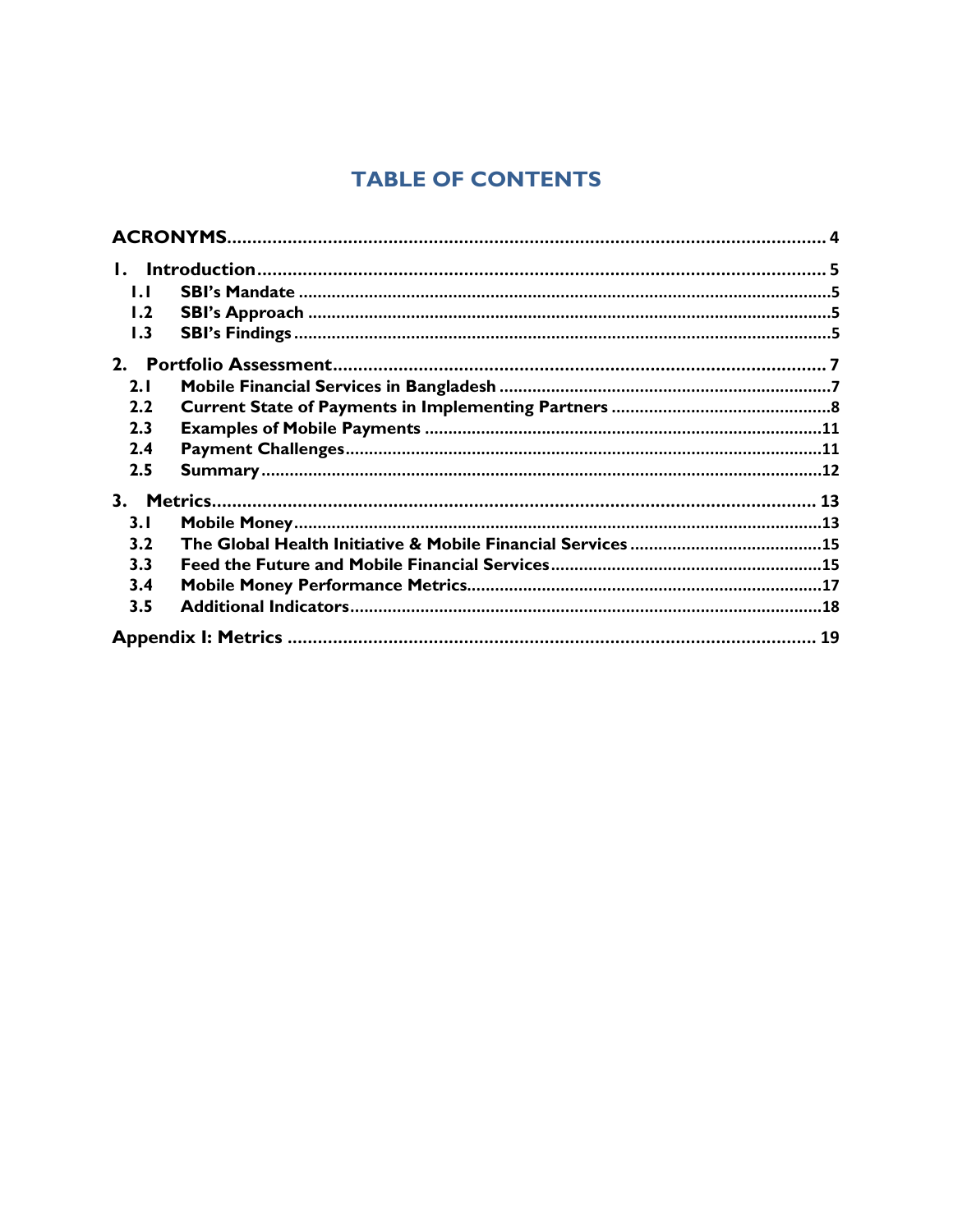## **List of Figures**

| Figure 1: Payment flows within typical USAID Bangladesh implementing partners |  |
|-------------------------------------------------------------------------------|--|
|                                                                               |  |
|                                                                               |  |
|                                                                               |  |
|                                                                               |  |
|                                                                               |  |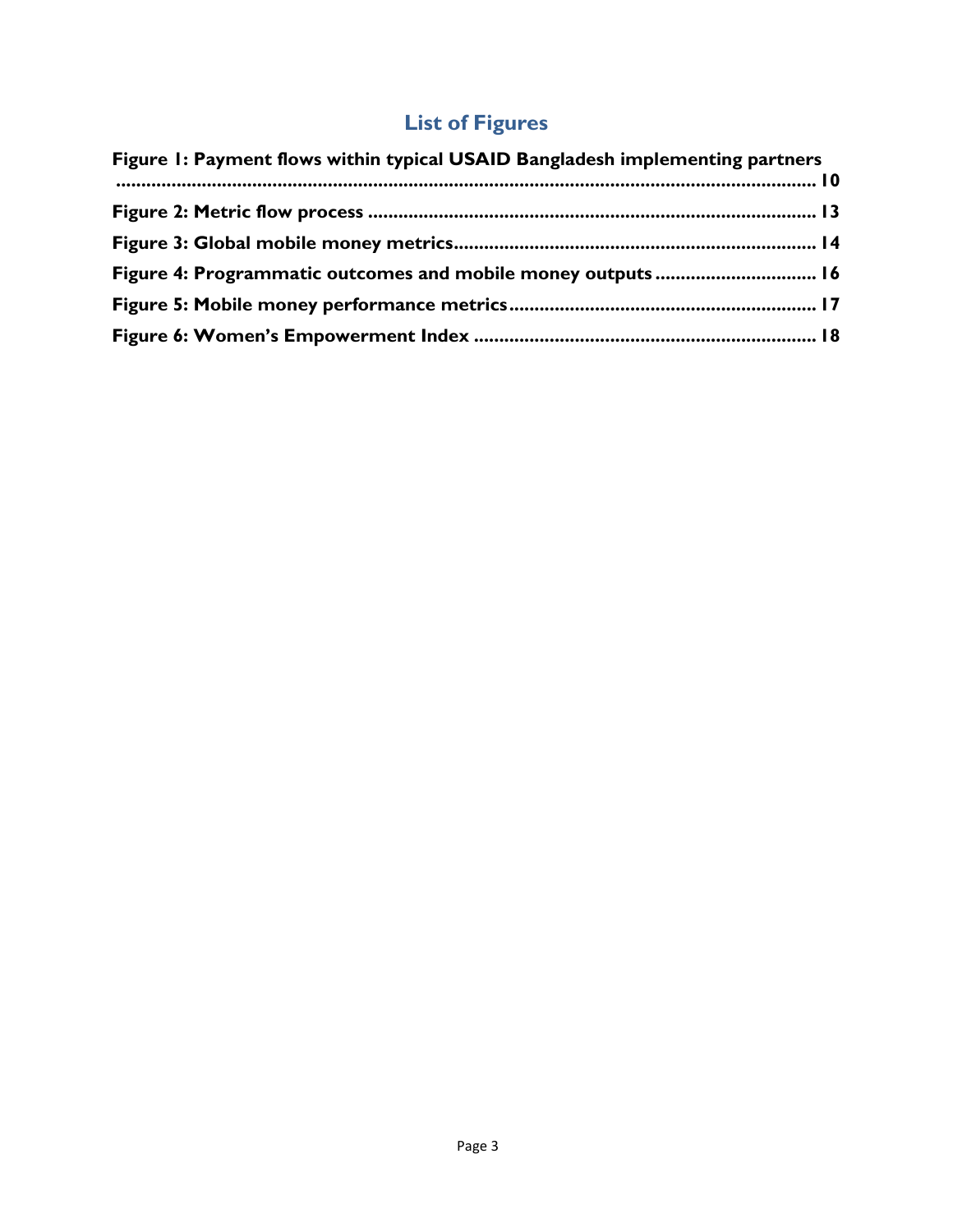## **ACRONYMS**

<span id="page-3-0"></span>

| <b>AIP</b>       | Agro Inputs Program                                    |
|------------------|--------------------------------------------------------|
| B <sub>2</sub> B | <b>Business to Business</b>                            |
| <b>CSP</b>       | <b>Community Service Providers</b>                     |
| <b>DAM</b>       | Dhaka Ahsania Mission                                  |
| <b>DBBL</b>      | Dutch Bangla Bank Limited                              |
| <b>DGFP</b>      | Directorate General of Family Planning                 |
| EBL.             | Eastern Bank Limited                                   |
| FTF              | <b>Feed the Future</b>                                 |
| <b>GHI</b>       | Global Health Indicators                               |
| <b>GOB</b>       | Government of Bangladesh                               |
| <b>GP</b>        | GrameenPhone                                           |
| <b>ICT</b>       | Information and Communication Technology               |
| <b>IVR</b>       | Interactive Voice Recognition                          |
| <b>MAMA</b>      | Mobile Alliance for Maternal Action                    |
| <b>MEAS</b>      | Modernizing Extension of Agriculture Services          |
| <b>MFS</b>       | <b>Mobile Financial Serivces</b>                       |
| mSTAR            | Mobile Solutions for Technical Assistance and Research |
| <b>NHSDP</b>     | NGO Health Services Delivery Program                   |
| P <sub>2</sub> P | Person to Person                                       |
| <b>SBI</b>       | ShoreBank Intenrational                                |
| <b>SHOPS</b>     | Strengthening Health Outcomes through Private Sector   |
| <b>SMC</b>       | Social Marketing Company                               |
| <b>USAID</b>     | United States Agency for International Development     |
| <b>USG</b>       | <b>United States Government</b>                        |
| WEI              | Women's Empowerment Index                              |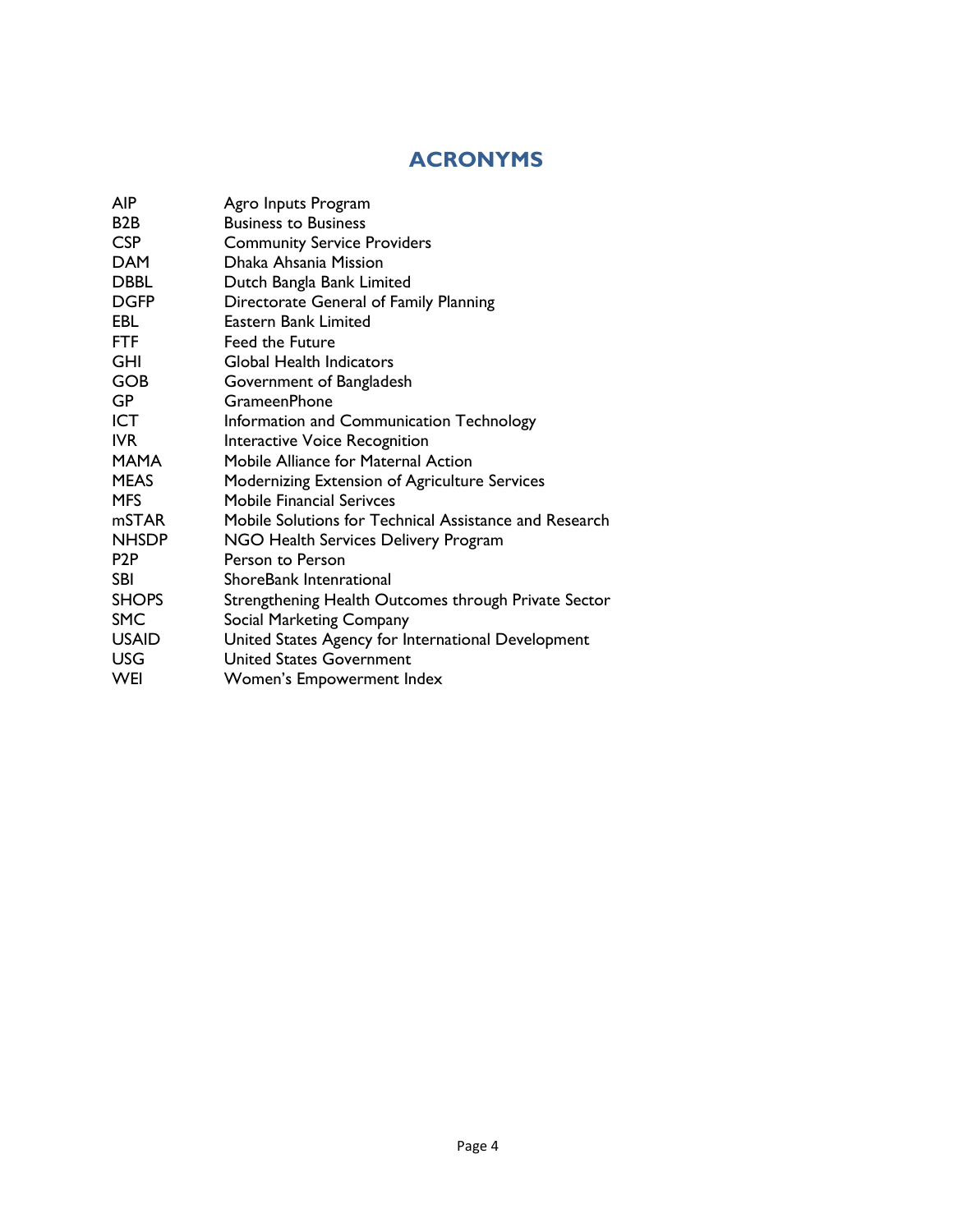## <span id="page-4-0"></span>**1. Introduction**

The mobile banking market in Bangladesh has seen rapid growth in recent years. However, significant progress still needs to be made before Bangladesh's poor can fully realize the benefits of mobile banking. One area that promises significant near term opportunities to serve the needs of these groups is in government-sponsored payments. By utilizing mobile money or e-payment mechanisms, inefficiencies associated with disbursements can be reduced.

#### <span id="page-4-1"></span>**1.1 SBI's Mandate**

ShoreBank International ("**SBI"**) was engaged to assist USAID Bangladesh in identifying 5 to 8 of its implementing partner programs – primarily in the fields of agriculture, health, education and gender – that are prepared to utilize mobile/e-payments to increase the ease and efficiency with which payments are disbursed as well as to expand access to digital financial services.

To achieve this objective, SBI prepared this assessment report, which will:

- Summarize the findings from the portfolio assessment
- Suggest a set of metrics specific to the mobile money sector
- Propose performance measures linked to the country-level results framework and the globallevel indicators for Feed-The-Future (FTF) and the Global Health Initiative (GHI)

To achieve this mandate, the SBI team worked during a 4-week period (July 1, 2013 to July 31, 2013).

#### <span id="page-4-2"></span>**1.2 SBI's Approach**

SBI employed a proven methodology that draws on lessons learned globally from similar past assignments in the areas of mobile/branchless banking, feasibility studies and portfolio assessments. Based on SBI's significant experience working in a variety of project domains in Bangladesh – including in gender, agriculture, value chains, and mobile and branchless banking, among others – the SBI team took a comprehensive approach that combined a thorough review of the portfolio with SBI's Bangladesh and global experience.

The SBI team's scope included both external and internal analysis. This analysis included undertaking a high level analysis of the Bangladeshi market for mobile payments, with a particular emphasis on USAID Bangladesh's target recipient base. The team also conducted a high-level assessment of USAID Bangladesh's implementing partners' internal capabilities through discussions with management and external stakeholders on issues specifically related to mobile payments.

#### <span id="page-4-3"></span>**1.3 SBI's Findings**

From an external, market perspective, SBI found that Bangladesh is a rapidly growing market for mobile financial services (MFS). With a few major mobile financial service providers and over 4.6 million mobile wallets (as of March 2013), the concept of mobile banking is new but approaching scale quickly. In addition, the demographic majority in Bangladesh is young, and a large population remains unbanked, indicating that there is a large market scope for these services. Importantly, regulations are very permissive and encourage a bank-led solution. As a result, competition is likely to increase in the coming years, indicating that there may be more products available and tariff levels may decrease. Market trends indicate a dependence on cash, along with the large unbanked population, and a push for financial inclusion. At the same time, market gaps include limited access to financial services, unaffordable services, and a lack of interoperability.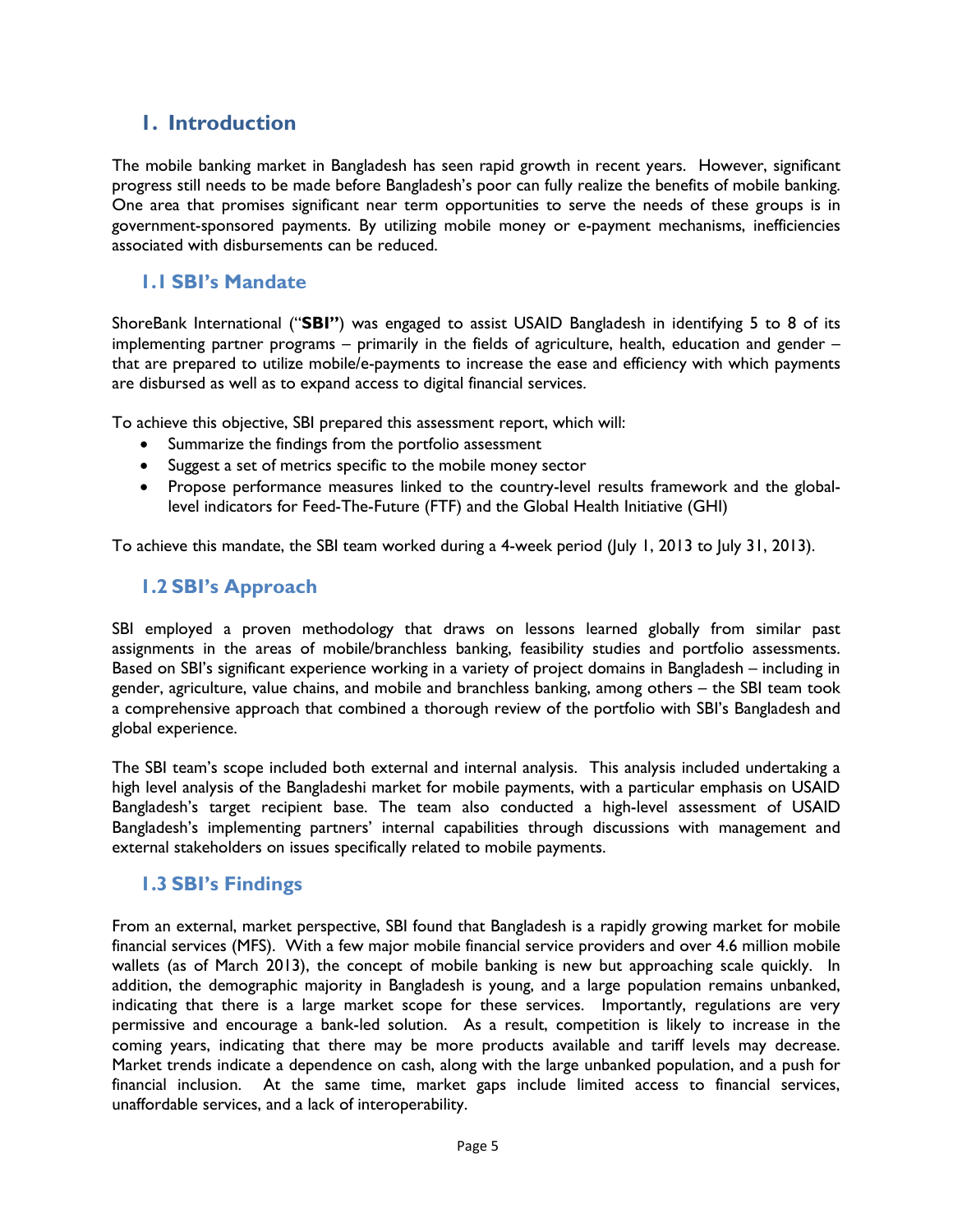From an institutional perspective, SBI focused on USAID Bangladesh's implementing partners. The SBI team found that implementing partners had varying experiences and awareness of mobile payments. Partners are also organized in different ways, depending on whether they are providing direct outreach or are coordinating with local organizations. All partners are organized to successfully achieve their relevant performance metrics. Partners also faced similar challenges in considering mobile payments, with perceived high tariff rates and confusion with respect to permissible transaction sizes being the most common. The SBI team observed that the majority of implementing partners interviewed are interested in mobile payments or are ready to incorporate such payments into their operations.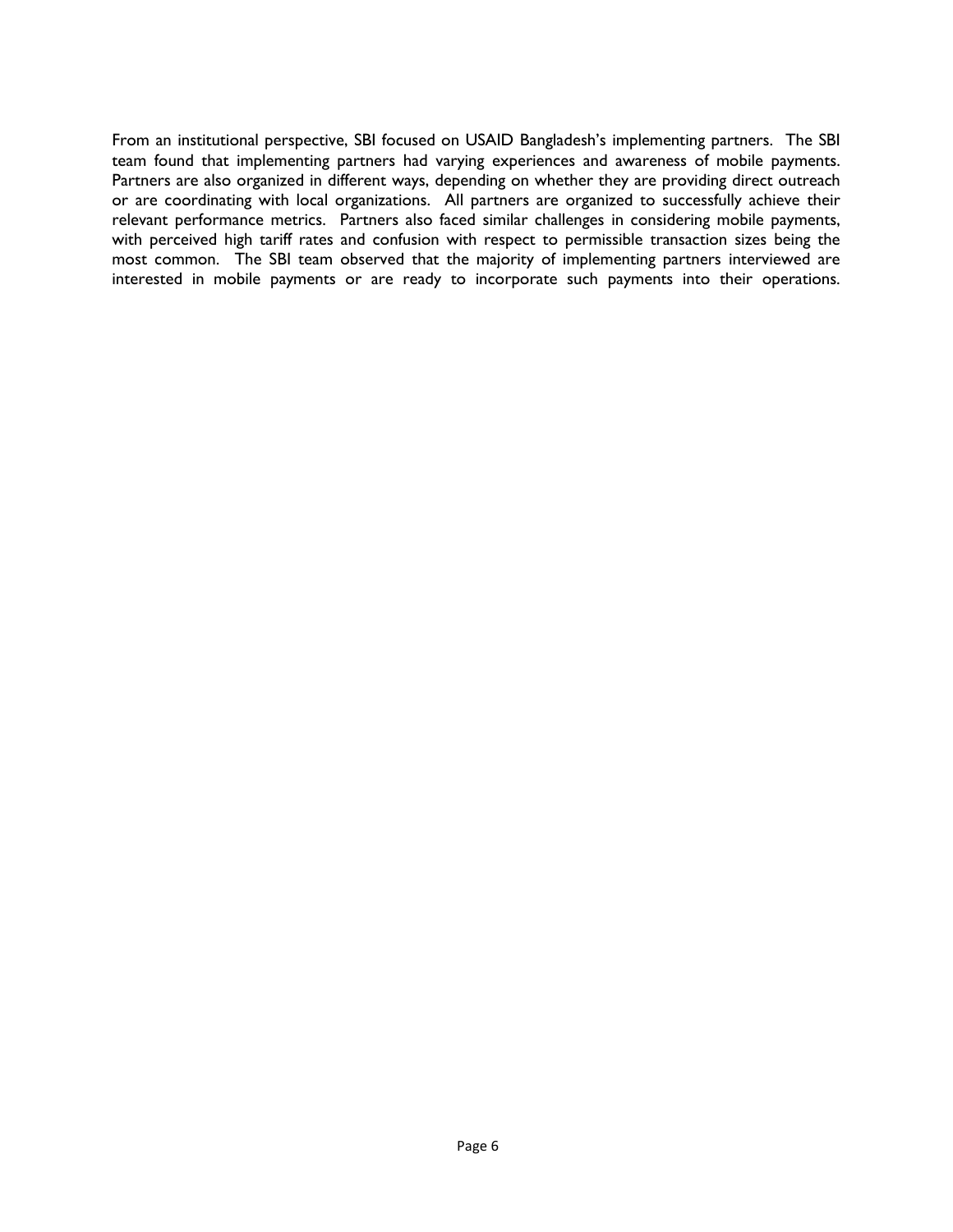## <span id="page-6-0"></span>**2. Portfolio Assessment**

In the effort to understand the various types of programs, their payment flow, challenges, and possibilities, the SBI team spoke to nine implementing partners. Given constraints of time with the team on the ground for only two weeks – and added factors of timing during Ramadan and four days of strikes – and the availability of contact information from USAID staff, the assessment looked at only a subset of USAID Bangladesh's overall activity. This section will outline the state of MFS in Bangladesh, how implementing partners use mobile payments, examples of mobile payments, and challenges faced by partners in using mobile payments.

## <span id="page-6-1"></span>**2.1 Mobile Financial Services in Bangladesh**

Mobile financial services in Bangladesh have been on the rise for the last two years. Bangladesh represents an ideal market for scaling MFS: high population density, good telephone network connectivity, a relatively homogenous population, low levels of financial inclusion, and a permissive regulatory environment. These factors and others are discussed further below.

**Market factors create low financial inclusion.** Although Bangladesh is home to 150 million people, of whom nearly 100 million are between the ages of 18 and 64, less than 20% of the population is formally "banked." In addition, the country has extremely weak and undeveloped infrastructure, which limits communication and transport. This infrastructure limitations combined with high agrarian population density and widespread poverty severely strains the country's ability to provide social services and for financial institutions to offer services to the rural poor.

**Most transactions occur in cash – most significantly including remittances.** Because of these factors, rural and poor Bangladeshis conduct almost all of their transactions in cash, including salary payments and remittances. These remittances represent a significant part of the Bangladeshi economy: external remittances accounting for 10% of the country's GDP, or over USD 8.9 billion, while internal remittances may account for almost USD 600 million per year. Because sending international remittances to Bangladesh carries one of the highest fees in the world, informal remittances have been estimated to represent up to an additional 56% of all remittances, or over USD 5 billion.

**High mobile network penetration indicates significant use of mobile phone technology.** An additional factor contributing to the high potential of mobile money services is that although Bangladesh has little of the infrastructure necessary to support bank branches, it does boast an extremely sophisticated market for mobile technology. Mobile networks cover 99% of Bangladesh and mobile phone ownership rates are as high as 83% for urban Bangladeshis and almost 60% of the rural population.

These market factors have allowed Bangladesh to be well-placed for MFS. CGAP recently wrote about the remarkable uptake with the following analysis:<sup>[1](#page-6-2)</sup>

- Bangladesh has made an eight-fold jump in accounts and agents from 2012 to 2013.
- Bangladesh growth is driven primarily by bKash, a subsidiary of BRAC Bank, which accounts for 80% of market share by several measures. But Dutch Bangla Bank Limited (DBBL) Mobile is also on a steep growth trajectory. Bangladesh's largest private bank – Islami Bank – just launched MCash, which is poised to make a large contribution.
- The latest data from Q1 2013 shows 71,000 agents with 4.6 million accounts.

l

<span id="page-6-2"></span> $1 \text{ CGAP Blog}$ , 06 June 2013, http://www.cgap.org/blog/comparing-branchless-banking-bangladesh-and-pakistan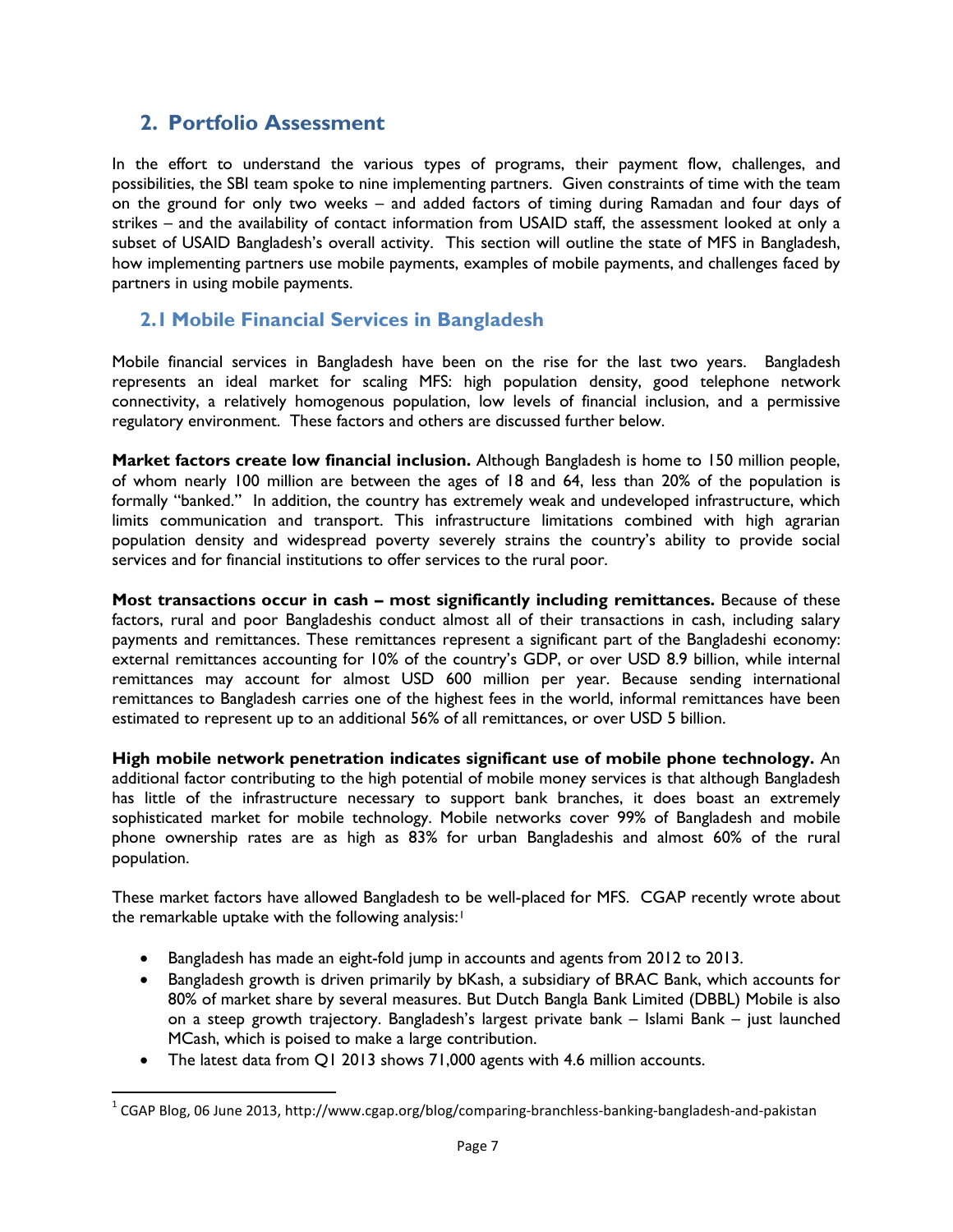Encouraging the use of mobile payments is not possible in every market that USAID has presence; however, Bangladesh has the appropriate infrastructure, uptake, and regulatory environment to merit further effort in shifting from cash to digital.

## <span id="page-7-0"></span>**2.2 Current State of Payments in Implementing Partners**

Partners varied in how they use payments, how often, and for what purpose. Below, the SBI team provides snapshots of conversations with implementing partners.

**WorldFish** – WorldFish is an NGO that focuses on aquaculture and has received roughly \$6 million USAID grant funding from 2011-2016. WorldFish is currently implementing more than 15 projects, through several regional offices. WorldFish works mainly in the southern parts of Bangladesh. In the USAID funded project under the FTF program, WorldFish works with nutrition, food security, homestead gardening and conducting research in various areas.

Payments to three field offices are done through local bank branches. Other branches take cash advances to meet necessary expenses. Subgrants to implementing partners are transferred electronically and the salaries of all employees are disbursed directly to their bank accounts. WorldFish tries to make all payments by cheques to their vendors. In remote areas they pay vendors with cash, as branches are not available. WorldFish uses DBBL mobile banking services to make some payments in the southern parts of Bangladesh.

**CARE –** CARE is an NGO that focuses on food security, improving livelihoods, climate change, and various other areas. It is currently implementing a \$117 million USAID funded food and nutrition security project known as SHOUHARDO II. The Government of Bangladesh has contributed a further \$13 million to the project. The current phase is covering 11 districts in the northern and southern parts of the country, 30 upazillas, 1500 villages, and 370,000 households. The project started in June 2010 and will go until May 2015.

There is no cash delivery to end beneficiaries through this project. Poultry, livestock and food are delivered in kind. Employees get their salary through direct deposits. Cheques and electronic transfers are used to pay vendors. There has been internal discussion about the application e-payments. There is, however, no immediate need for e-payments.

**CNFA –** CNFA focuses on rural livelihoods and has received a \$14 million USAID grant from 2012- 2017. Currently in its formative stage, the project aims to introduce supply of quality agricultural inputs through retailers. The project activities will be spread across 20 districts and 120 upazillas. The project will also provide \$1000 grants to 300 women to become retailers of agro inputs. It also plans to set up a \$250,000 credit guarantee facility.

All office expenses are made electronically or through cheques. Employees are paid through direct deposits and vendors through cheques. Currently there is no area to integrate with e-payments since operations are still under planning stages, but as the project progresses, there may be scope to introduce e-payments.

**D.Net** – D.Net is an NGO working primarily in health and education and has received a \$1.8 million USAID grant from 2011-2013. The Mobile Alliance for Maternal Action (MAMA) project provides mobile phone messages on pregnancy and maternal health in text and interactive voice recognition formats to pregnant women (six weeks old and above) and new mothers (child age up to one year).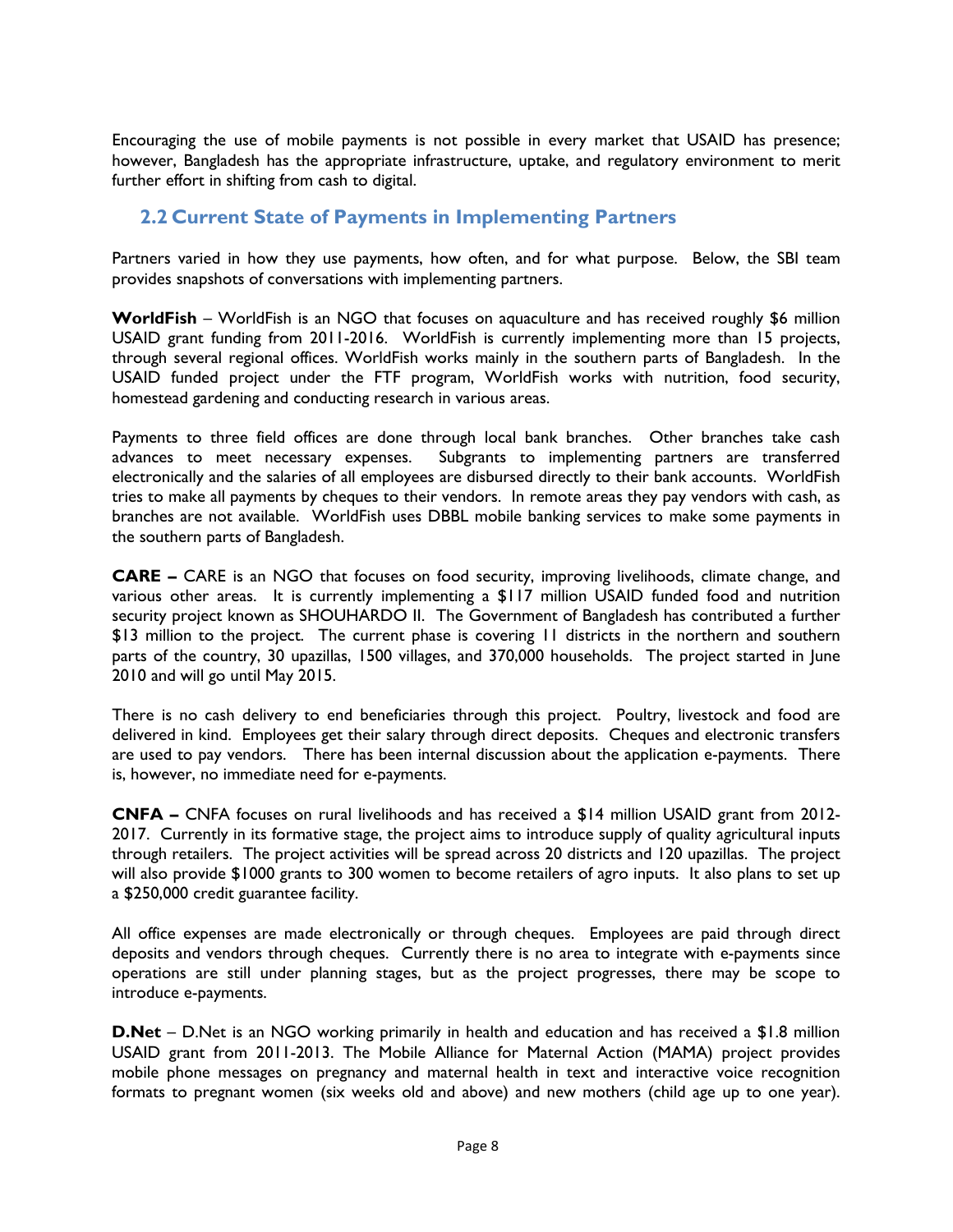These messages are also sent to their "gatekeepers," i.e. husbands/mother-in-law. Women are registered to this service through a network of 1500 community agents. The number of registered subscribers stands at 100,000 across 35 districts. 20% of the subscribers have been selected from the underprivileged group. They are given the service for free.

All salary payments to core staff members are done through direct deposits. Grants from corporate partners and payment to vendor are done through cheques. D.Net has incorporated the use of mobile payments in the project. D.Net held discussions with both bKash and DBBL mobile banking. They are currently using DBBL mobile banking service in their project to pay 1500 community workers.

**EngenderHealth** – EngenderHealth has been working in Bangladesh since 1974 on availability of quality healthcare and has received \$12 million USAID grant from 2009-2013. Maya Hashi focuses on implementing family planning activities. The project is spread over all across the country. Their 21 priority districts are located in Chittagong, Sylhet, and Barisal divisions. Married couples are the main target groups. The project reaches out to target beneficiaries through the Directorate General of Family Planning (DGFP). The project provides capacity building training to DGFP field staff.

At EngenderHealth most payments are done either through cheques or through electronic transfer. In rural areas where bank branches are not available, expenses are met through cash advances. Mobile payments have been integrated into the project through bKash to pay data collectors 600 taka a month (a total of 500,000 taka is transferred monthly across data collectors) in very remote areas of the country.

**Social Marketing Company –** Social Marketing Company (SMC) has received a grant worth \$20 million from USAID. The project aims on distributing quality health products across the country. SMC is represented by twelve area offices and 101 sales officers who account for 800,000 transactions per year. The annual revenue of the company is between \$30-32 million.

Salary payments to employees at SMC are done through direct deposits. Vendors are paid through cheques. Minor expenses are met through cash payment. Sales collection from the field is collected through bank branches. SMC has spoken to bKash to use the service to collect daily field sales collections. Discussions are still ongoing.

**Abt Associates** – Abt Associates is implementing a project on "Strengthening Health Outcomes through Private Sector (SHOPS)" with a USAID grant of \$1.1 million. SHOPS is working with 50 facilities (hospitals and medical colleges) in Dhaka (35) and Chittagong (15). The facilities are being benefited from various capacity building activities, which will enable them to serve their clients better.

SHOPS does not provide any cash benefit to beneficiaries. Subgrants and salary payments are done electronically. Vendor payments are done electronically and through cheques. Small cash payments are done rarely. Management does not see any potential use for mobile payments in SHOPS as there are no cash transactions in their activities.

**NGO Health Services Delivery Program (NHSDP) –** NHSDP works with 26 local NGOs to provide health services, build capacity, and conduct behavior change campaigns with a \$53 million USAID grant over four years. They currently transfer money electronically to their NGO partners, who in turn handle all other payments. NGO partners pay Community Service Providers (CSPs) and pay for field expenses in cash. They have about 6,300 CSPs under NHSDP program. CSPs receive, on average, about 600 taka as honorarium and commission on drug sales.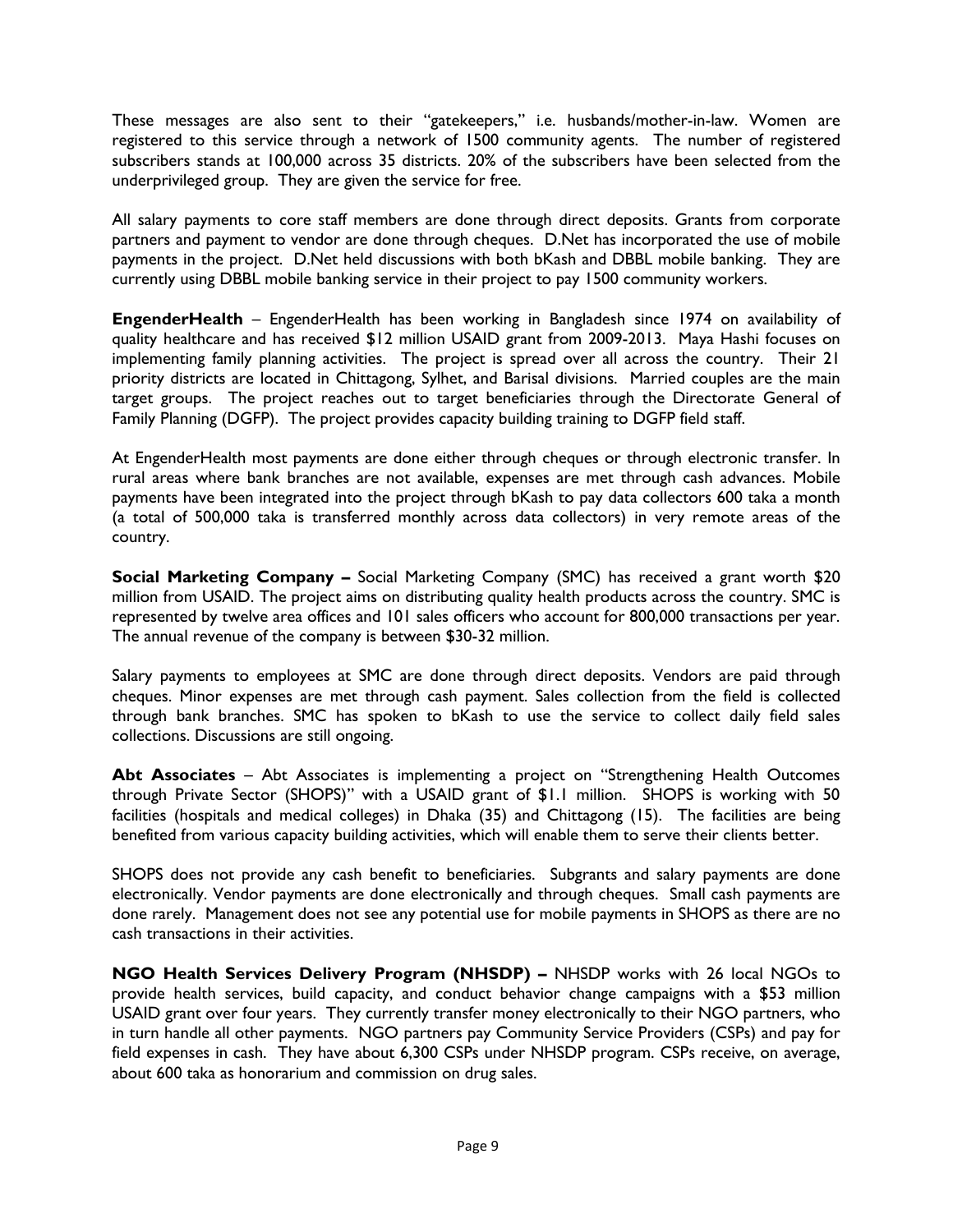NHSDP was interested in learning more about mobile payments and sees potential in integrating such payments with CSPs, and potentially other activities that their local partners undertake.

**Dhaka Ahsania Mission** - Dhaka Ahsania Mission (DAM) has been working in Bangladesh for over 50 years in various sectors. DAM, in consortium with CARE Bangladesh and mPower,is going to implement the five-year USAID Agriculture Extension Support Activity. The goal of the project is to strengthen the existing agriculture extension system in 20 districts in southwest and central Bangladesh in order to sustainably improve food security and nutrition for 200,000 vulnerable women and smallholder farmers.

At DAM, all salary payments are made through direct deposits. Vendor payments are done through payee cheques. When staff members go to the field they receive a cash advance from the head office as per travel rules. DAM sees the potential benefits of using mobile financial services and will explore possible application of the service in their programs.

Overall, partners tend to use payments in the following way:



*Figure 1: Payment flows within typical USAID Bangladesh implementing partners*

Electronic transfers are common for shifting money between organizations or doing direct salary deposits; vendors and petty expenses are paid with a mix of methods; local organizations tend to use cash as their primary method. This information helps indicate where appropriate USAID interventions can be placed, and how the shift from cash to digital will change payment flows within projects.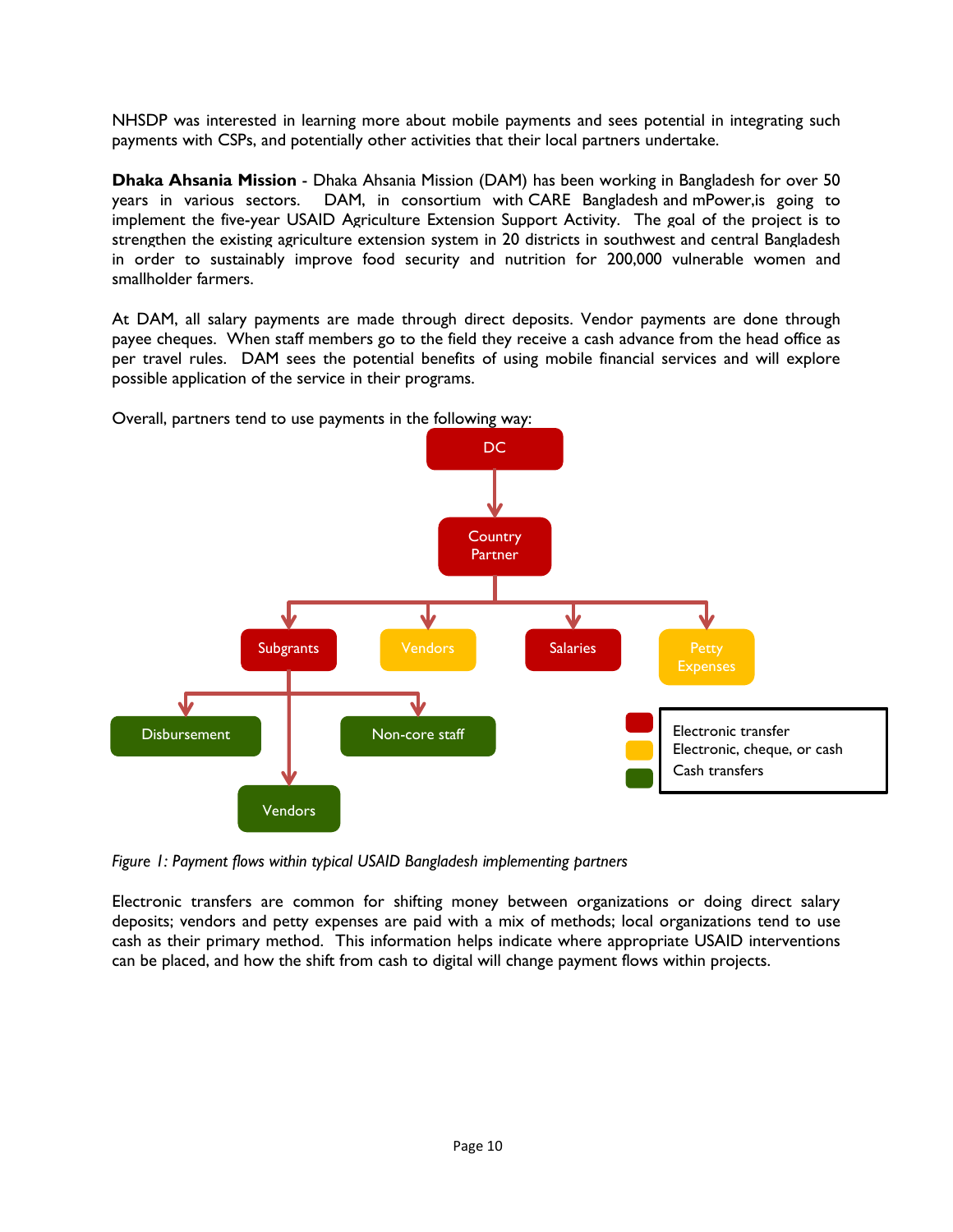## <span id="page-10-0"></span>**2.3 Examples of Mobile Payments**

Two successful cases of mobile payment application were identified by the SBI when meeting the various USAID implementing partners. These are MAMA, D.Net and Maya Hashi, Engender Health. Each is profiled below.

**Project** – MAMA, D.Net **Mobile Payments Provider** – DBBL Mobile Banking **Purpose** – Beneficiary Registration Incentive

D.Net uses 1500 community workers to register women to the MAMA Service. Community agents report to a point person in their area. 200 supervisors are working in the field. After filling up registration forms, community workers courier the document to the D.Net head office. Once D.Net completes its background verification, for each successful registration a community worker receives ten taka and the point person to whom he/she reports to receive two taka. Such payments are disbursed through DBBL mobile banking. D.Net also spoke with bKash, but decided that the terms and conditions offered by DBBL were better. All community workers received training on using their DBBL mobile wallet account.

**Project** – Maya Hashi, EngenderHealth **Mobile Payments Provider** – bKash **Purpose** – Data Collector Salary

EngenderHealth collects data about its targeted beneficiaries from three districts through 703 community workers. Each worker receives 600 taka/month for successful data collection. EngenderHealth would previously send out their employees with cash to these districts to pay the community workers. This proved to be a long and expensive process. To reduce the cost of transporting money, EngenderHealth decided to use mobile payments and spoke with both bKash and DBBL. After discussions Maya Hashi decided to use bKash to pay their data collectors. At the end of every month, Maya Hashi sends details on payment disbursement. bKash checks to see whether the numbers are operative and then sends a statement with the required charges for the transfer. Maya Hashi then issues a cheque in favour of bKash. Once the cheque clears bKash makes the transfer to the specified bKash wallets and sends a transaction statement to Maya Hashi. If any SIM is inoperative, bkash sends that particular amount back to Maya Hashi. The data collectors were given training on how to operate a bKash account.

### <span id="page-10-1"></span>**2.4 Payment Challenges**

All the implementing partners mentioned that they face no challenges when it came to making payments through bank transfers or cheques. EngenderHealth and D.Net are satisfied with the service they receive from their respective MFS provider. There are, however, a couple of areas that these two partners and others are facing challenges in addressing.

**Bulk Transfers –** Bulk transfers are those that occur in high number of transfers or high amount of transfers. EngenderHealth and SMC both are looking at MFS options for bulk transfers. EngenderHealth needs to make large payments for field expenses and SMC to collect sales collections (100,000 taka/day, on average) from their field staff. They mentioned that the daily transaction limit (i.e. 50,000 taka) through MFS is one of the main obstacles. However during discussions with bKash, the SBI team understood that the transaction limits apply only for person-to-person (P2P) transfers. There is no such limit for business-to-business (B2B) transactions.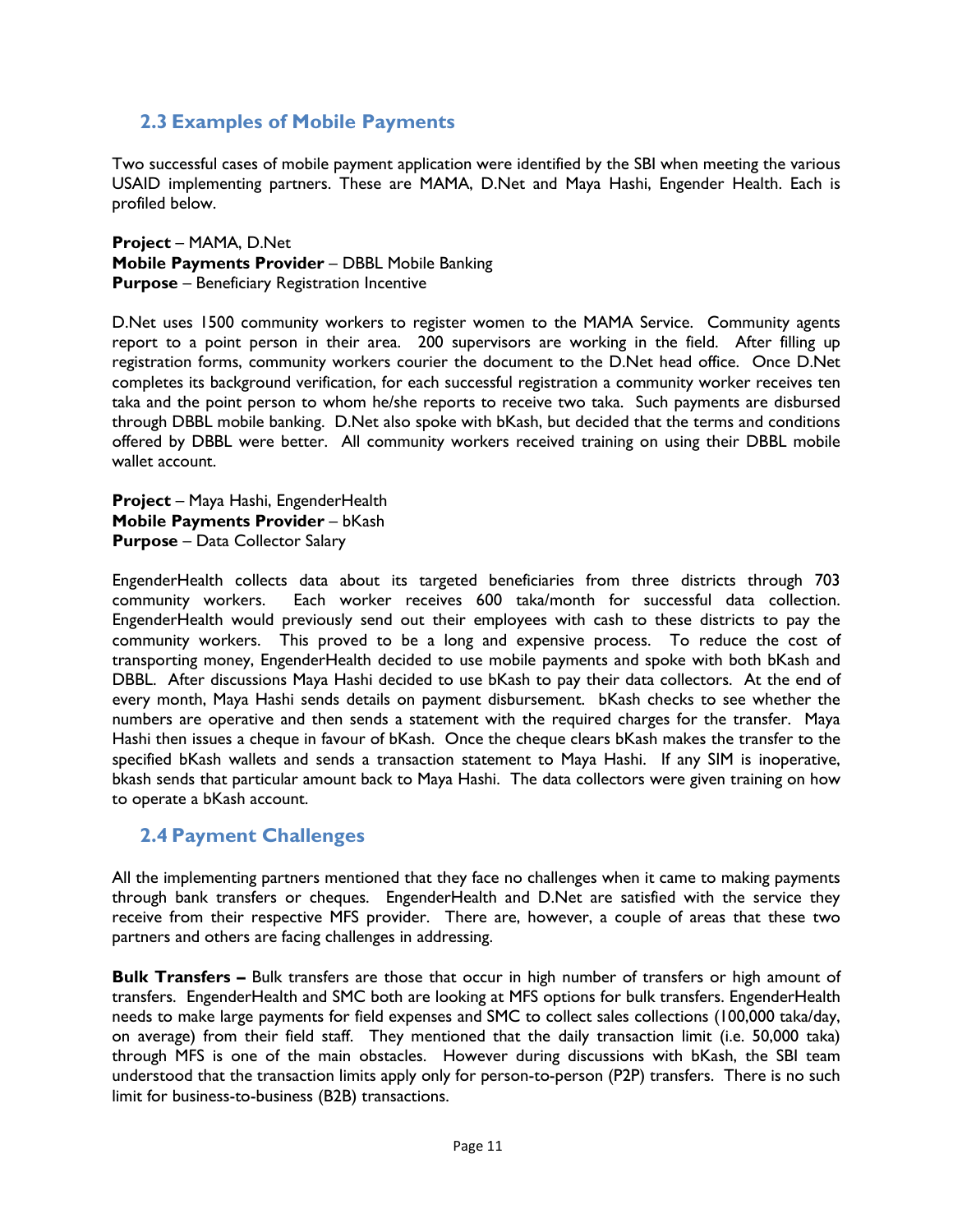**Transaction Charges –** The size of the transaction charge for transfer using MFS is acceptable for some partners whereas it has proven to be too high for others. For example, SMC has avoided using the service because their calculations indicate that the charge they will incur in transacting through MFS is higher than the cost incurred for their sales officers to wait in bank branches to deposit the sales collections. For example, a transaction charge of 1% on the average 100,000 taka daily sales is 1,000 taka. However, the cost of a sales agent per hour is, on average, 400 taka. Therefore, even if the sales agent has to spend two hours waiting in line, it costs 800 taka for SMC versus the 1,000 taka for a transaction fee.

**Psychological Barriers –** Implementing partners are also facing challenges in convincing their employees to take up MFS with a high level of comfort. WorldFish headquarters is trying to eliminate all cash payments across their operations. WorldFish in Dhaka gives cash advances to their employees to make vendor payments and to meet other expenses in remote areas of the country. To eliminate cash advances, WorldFish spoke with bKash and did a pilot in early 2013. The pilot proved unsuccessful as the employees were uncomfortable going to the field without the cash in hand. They also complained about having to wait in long queues to receive payments from agents. While WorldFish could enforce a policy to use only mobile payments, if the field staff is not comfortable with its usage, there may be limited utility and slow uptake.

These barriers – bulk payments, transaction charges, and creating a psychological shift – may be mitigated through targeted support.

#### <span id="page-11-0"></span>**2.5 Summary**

The case for MFS in Bangladesh is strong, due to the conducive environment in which MFS is taking off. USAID Bangladesh's implementing partners are already using a variety of payment methods, from electronic transfer to cheques to cash. A few are integrating mobile payments. Since implementing partners are often working with other, more local, organizations in rural areas, they can also serve as the catalyst or gatekeeper to encourage further use of mobile payments. At the same time, partners have to overcome challenges when considering mobile payments, including ensuring its financial viability and shifting behavior patterns. Overall, partners are held accountable to certain metrics as part of their USAID grant, and would be interested in understanding how mobile payments may help achieve their targets. The next section on "Metrics" provides a review of the relevant metrics and suggests a way to integrate an appropriate set of metrics and results framework into a mobile payments program.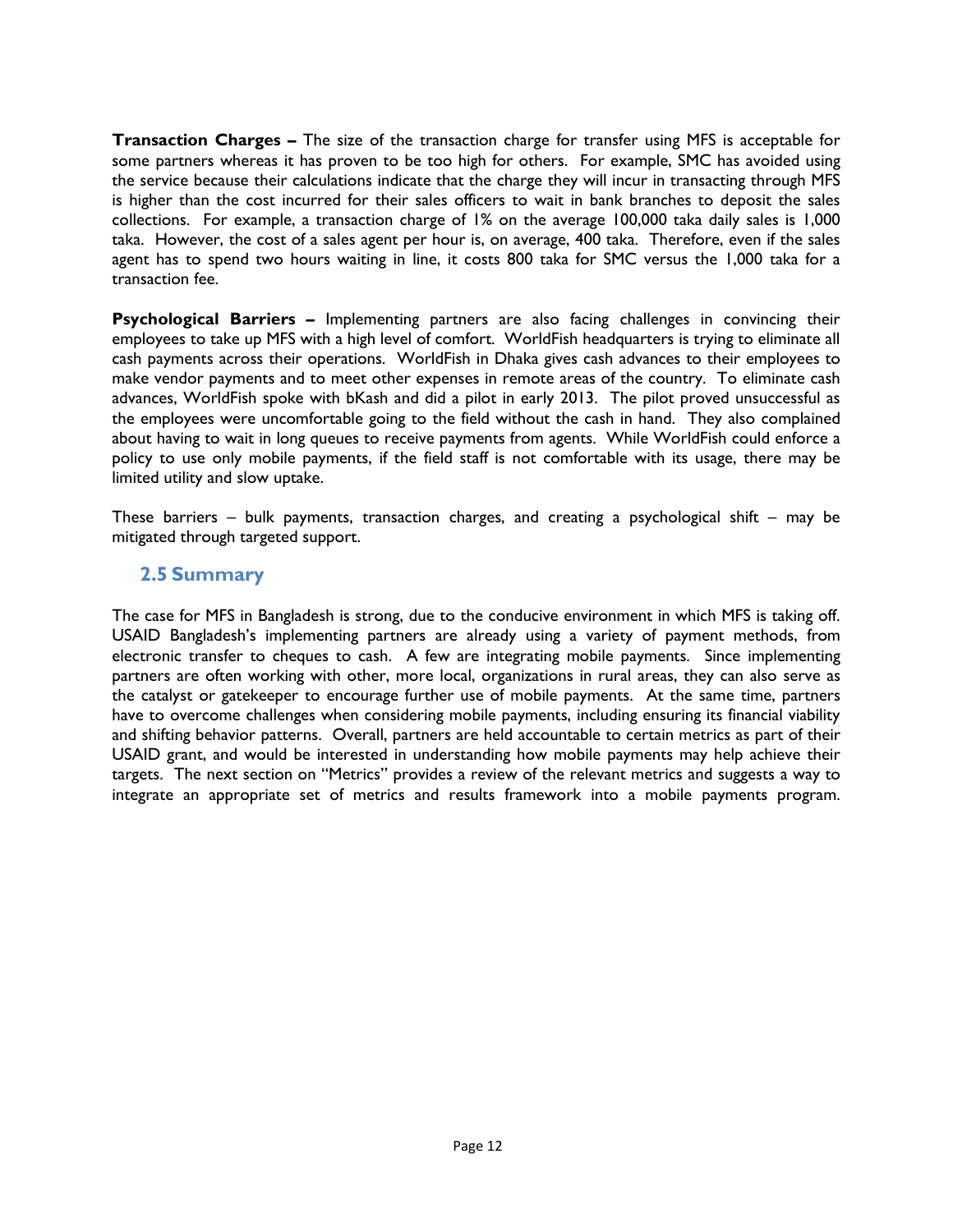## <span id="page-12-0"></span>**3. Metrics**

One of the major components of SBI's scope was to suggest a set of metrics specific to the mobile money sector and propose performance measures linked to the country-level results framework and the global-level indicators for Feed-The-Future (FTF) and the Global Health Initiative (GHI). The goal of this exercise was to begin to develop a framework of metrics that USAID could use both within Bangladesh, and globally, to understand the impact of mobile financial services on broader USG policy objectives. In addition, such a framework would allow USAID Bangladesh to track performance in MFS initiatives according broader USAID mission goals. To undertake this exercise, SBI closely examined existing global mobile money indicators and then reviewed which indicators would be available for USAID to track in Bangladesh. Simultaneously, the team reviewed the global goals of Feed the Future (FTF) and the Global Health Initiative (GHI). At the request of the Mission Bangladesh, the SBI team also examined the relationship between mobile financial services and the Women's Empowerment Index.

SBI then examined how MFS objectives could advance these goals by identifying policy intersections that exist within and between MFS objectives and global indicators. Finally, the team identified specific performance metrics which could be linked to the activities the team identified during the portfolio assessment. The workflow process of this exercise is highlighted in Figure 2 below.



*Figure 2: Metric workflow process*

This approach allowed the SBI team to understand what MFS metrics would be appropriate for USAID Bangladesh to track and how those metrics would link to the broader development agenda

### <span id="page-12-1"></span>**3.1 Mobile Money**

Given the nascent state of the mobile financial services industry there are a wide variety of indicators that have been identified and developed. Many of these indicators are designed to allow donors, investors, governments and other stakeholders to track the health of the mobile financial services ecosystem and enable where mobile financial solutions may be underperforming or where additional investment or activities are required. Although there are no indicators that are universally accepted as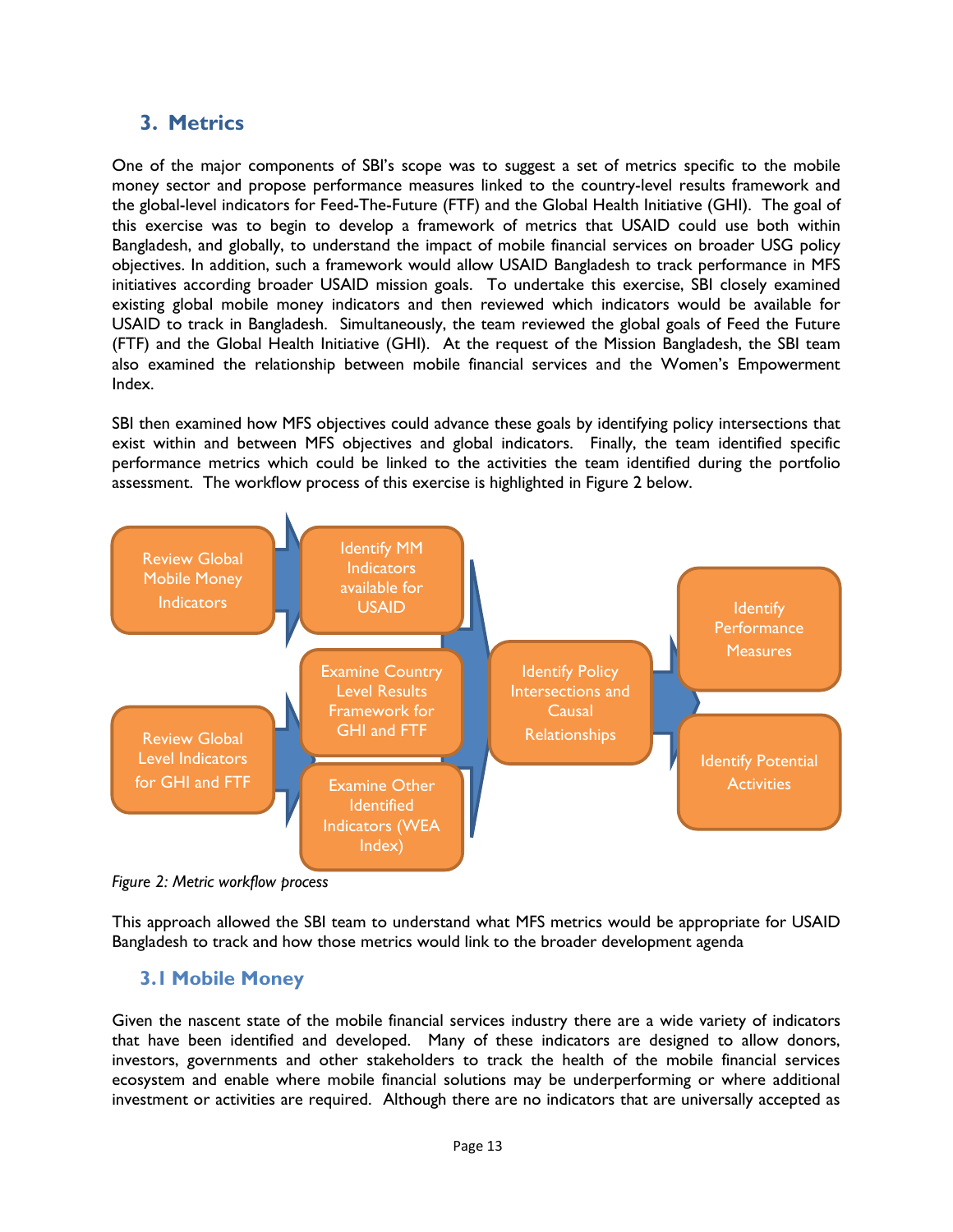indicative of "success" there are broadly three categories of indicators: those designed to capture **acceptance** of service, **access** to service and the **utility** of service.

Indicators that target **acceptance** are often correlated to factors that are related to consumer awareness and market penetration -- the most obvious of these indicators would be number of users. **Access** indicators tend to be focused on the ability of target audiences – typically the poor and underbanked – to access these services. As such, indicators surrounding agents – either their location, hours or demographic profile – tend to fall into this category. Finally, **utility** indicators are often focused on product specific features – pricing, product characteristics and usage – which can indicate how useful consumers find these services.

However, while there are a wide variety of metrics that are tracked within various markets, comparisons across markets, or global indicators, are difficult due to the variety of regulatory, market, demographic, political and macroeconomic conditions that exist within markets. In addition, in highly competitive markets or markets with low levels of transparency, there are often very few publicly available indicators. It is worth noting that many of the most active donors and investors in mobile financial services that make funding available directly to implementing partners, demand and gain access to non-public information in order to create indicators.

As such, when identifying indicators that could be tracked in Bangladesh, SBI sought to prioritize those indicators that are publicly available or that USAID could reasonably expect to receive from implementing partners. The graphic below details a number of global indicators – in addition to those indicators, related to financial performance, that SBI often tracks in the course of our work with partners. The SBI applied a screen to these global indicators to prioritize those (in green) that USAID could track with minimal cost.

| <b>Customers (USAID MS Team)</b>                                                                              |                                          | <b>Merchants/Participating Institutions (USAID MS Team)</b>                                                          |                                                                              |  |
|---------------------------------------------------------------------------------------------------------------|------------------------------------------|----------------------------------------------------------------------------------------------------------------------|------------------------------------------------------------------------------|--|
| Number of Registered Users by gender                                                                          |                                          | Partner Institutions Using mMoney                                                                                    |                                                                              |  |
| Number of New Users per Month by gender                                                                       |                                          | Participating merchants                                                                                              |                                                                              |  |
| Number of Active(*) Users by gender                                                                           |                                          | <b>Pricing (USAID MS Team)</b>                                                                                       |                                                                              |  |
| <b>Customer Acquisition Cost*</b>                                                                             |                                          | Price per Round Trip Savings (Deposit and Withdrawal)                                                                |                                                                              |  |
| Average Savings (*) Balance in Wallet (in USD)                                                                |                                          | Price per Round Trip P2P (Deposit, Transfer, and Withdrawal)                                                         |                                                                              |  |
| Number of People who Use Branchless Banking for Savings                                                       |                                          | <b>Revenue (USAID MS Team)</b>                                                                                       |                                                                              |  |
| <b>Agents (USAID MS Team)</b>                                                                                 |                                          | Average Revenue per User per Month (by type)                                                                         |                                                                              |  |
| <b>Number of Agents</b>                                                                                       |                                          | Average Revenue per Day per Agent (by type)                                                                          |                                                                              |  |
| <b>Number of Active Agents</b>                                                                                |                                          |                                                                                                                      | <b>Process (USAID MS Team)</b>                                               |  |
| Number of New Agents per Month                                                                                |                                          | Countries Adopting regulatory reform (by type of regulatory reform)                                                  |                                                                              |  |
| Number of Users per Agent                                                                                     |                                          | Countries Adopting regulatory framework permitting interoperability                                                  |                                                                              |  |
| Agent Attrition Rate % (Closed Agents/Total Agents)                                                           |                                          | Countries Adopting regulatory framework permitting AML/ATF                                                           |                                                                              |  |
| <b>Agent Acquisition Cost</b>                                                                                 |                                          | <b>Mobile Penetration (USAID MS Team)</b>                                                                            |                                                                              |  |
| Ongoing Agent Costs per Agent per Month                                                                       |                                          | <b>Mobile Money Penetration rate</b>                                                                                 |                                                                              |  |
| <b>Transactions (USAID MS Team)</b>                                                                           |                                          | <b>Total Number Mobile Subscribers</b>                                                                               |                                                                              |  |
| Number of User Transactions per Month by type (*) by gender                                                   |                                          | <b>Sponsor Performance (SBI)</b>                                                                                     |                                                                              |  |
| Total Value of Transactions per Month by Type(*) by gender                                                    |                                          | Number of products                                                                                                   |                                                                              |  |
| Number of User Transactions per User per Month by Type* by gender                                             |                                          | Revenue of MFS product portfolio                                                                                     |                                                                              |  |
| Total Value of Transactions per User per Month by Type* by gender                                             |                                          | <b>MFS Profitability</b>                                                                                             |                                                                              |  |
| Number of User Transactions per Agent per Month by Type*                                                      |                                          | Margin per transaction                                                                                               |                                                                              |  |
| Total Value of Transactions per Agent per Month by Type*                                                      |                                          | Profitability of Firm                                                                                                |                                                                              |  |
| Total Value of Transactions per User per Month by Type*                                                       |                                          | Firm Profitability Year over Year                                                                                    |                                                                              |  |
| These metrics are either publicly<br>available or a version of this metric<br>could be created based on USAID |                                          | Although not publicly available, these<br>metrics could be provided by the<br><b>Bangladesh Central Bank and are</b> | Metrics not captured by<br>market participants or<br>market participants are |  |
| implementing partner data<br>.                                                                                | regularly updated<br>unlikely to provide |                                                                                                                      |                                                                              |  |

*Figure 3: Global mobile money metrics*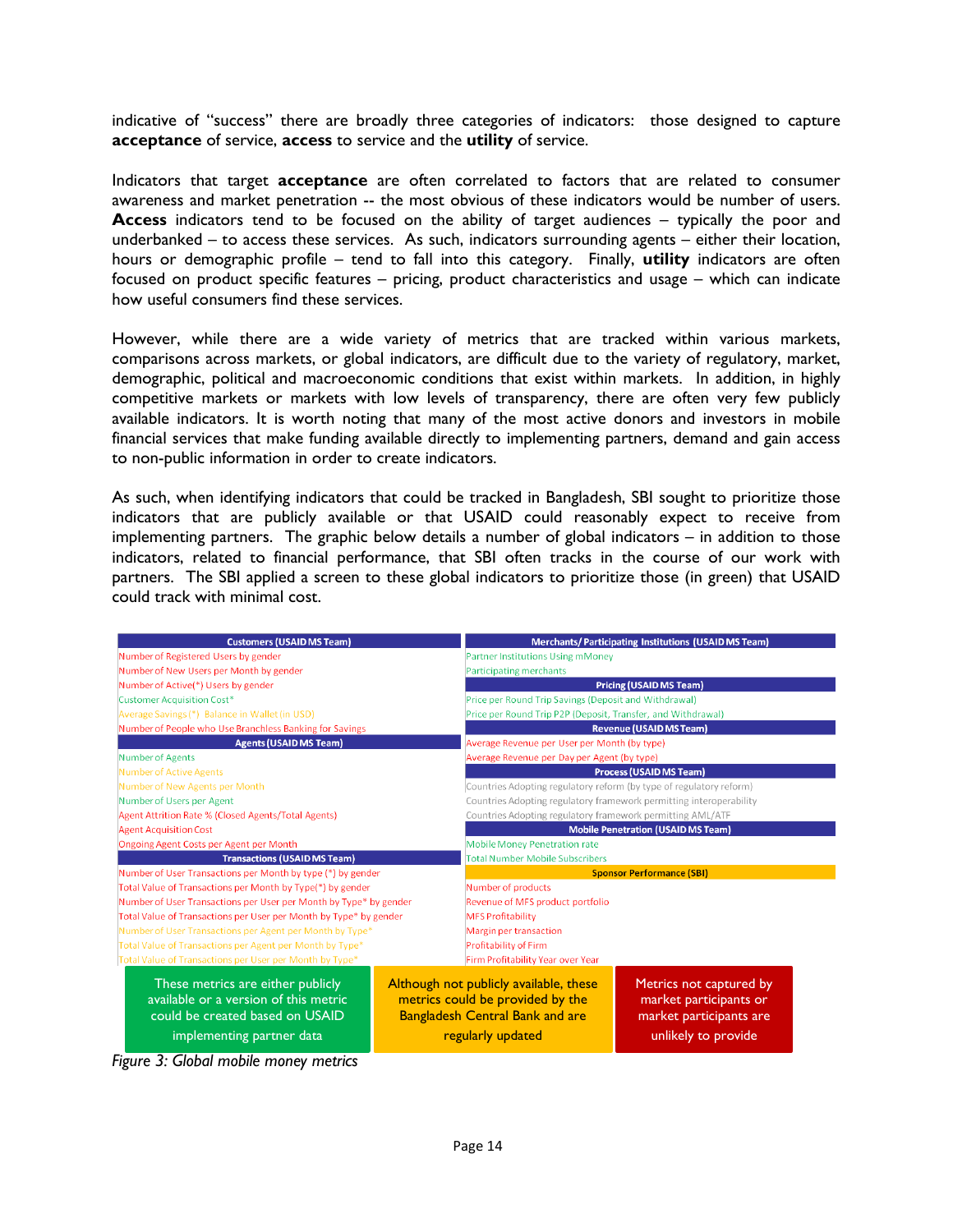SBI notes that those indicators in orange would be available from the Bangladesh Bank as they are provided monthly by all service providers in Bangladesh. Based on our meetings in country, SBI does not believe it is feasible for USAID to independently gather these metrics directly from MFS providers as it would require MFS providers to disclose material non-public information in a highly competitive market. However, SBI does believe that significant headway could be made in tracking performance based only on the metrics that are public or available to USAID (in green). Section 3.6 will outline how such indicators could be created to track performance.

## <span id="page-14-0"></span>**3.2 The Global Health Initiative & Mobile Financial Services**

SBI examined the global and country level indicators of the Global Health Initiative to determine what indicators mobile financial services could best advance. At a global level, SBI concluded that mobile financial services may be best positioned to improve programmatic efficiency both in direct efficiency gains (cost improvements) and return on investment for USAID. SBI describes "direct efficiency gains" as those efficiency improvements that have a positive financial impact on the program. For example, if an implementing partner is currently spending \$5 for a bank transfer and a comparable service is available for \$4 through mobile money, this would be an example of a direct efficiency gain.

"Return on investment" improvements are where the efficiencies of mobile money are realized on USAID's part through improved programmatic performance. An example of a return on investment is if it takes an implementing partner two staff hours out of a ten hour day to complete a money transfer and that mobile money will allow this time to be used instead on programmatic activities. In a country like Bangladesh, where labor costs are low, two hours of staff time has a relatively low economic value – for example purposes, \$2. As such, a \$4 mobile money transaction (example) may not be financially superior to a bank transfer. However, if a program worker can increase his programmatic activities by 25% that may represent a significant return on investment for USAID – even if it slightly increases the cost to the implementing partner.

SBI sees scope for improvement on both direct efficiency gains and return on investment within GHI. The full diagram of indicators can be found in Appendix I. However, the team identified three specific indicators at the country level to target:

- Country Level Indicator 2.1: Expanded delivery of integrated essential population, health and nutrition services.
- Country Level Indicator 2.2: Improved service delivery through effective public private partnerships
- Country Level Indicator 3.2: Improved health support systems for efficient service delivery

The relationship between each of these indicators and mobile financial services delivery is more fully detailed in Sections 3.3 and 3.4.

### <span id="page-14-1"></span>**3.3 Feed the Future and Mobile Financial Services**

Similarly to GHI, SBI closely reviewed the Feed the Future (FTF) global indicators and the country level results framework. These can be found in Appendix I. SBI found that FTF goals aligned well with the potential that mobile financial services can provide. In addition to programmatic efficiency improvements – such as direct efficiency gains and return on investment which were detailed in the preceding section – there are direct causal links to agricultural productivity and economic growth. Specifically, the capacity of mobile financial services to expand financial access directly advances some FTF goals. In addition, national level results create scope for direct project linkages where efficiency improvements and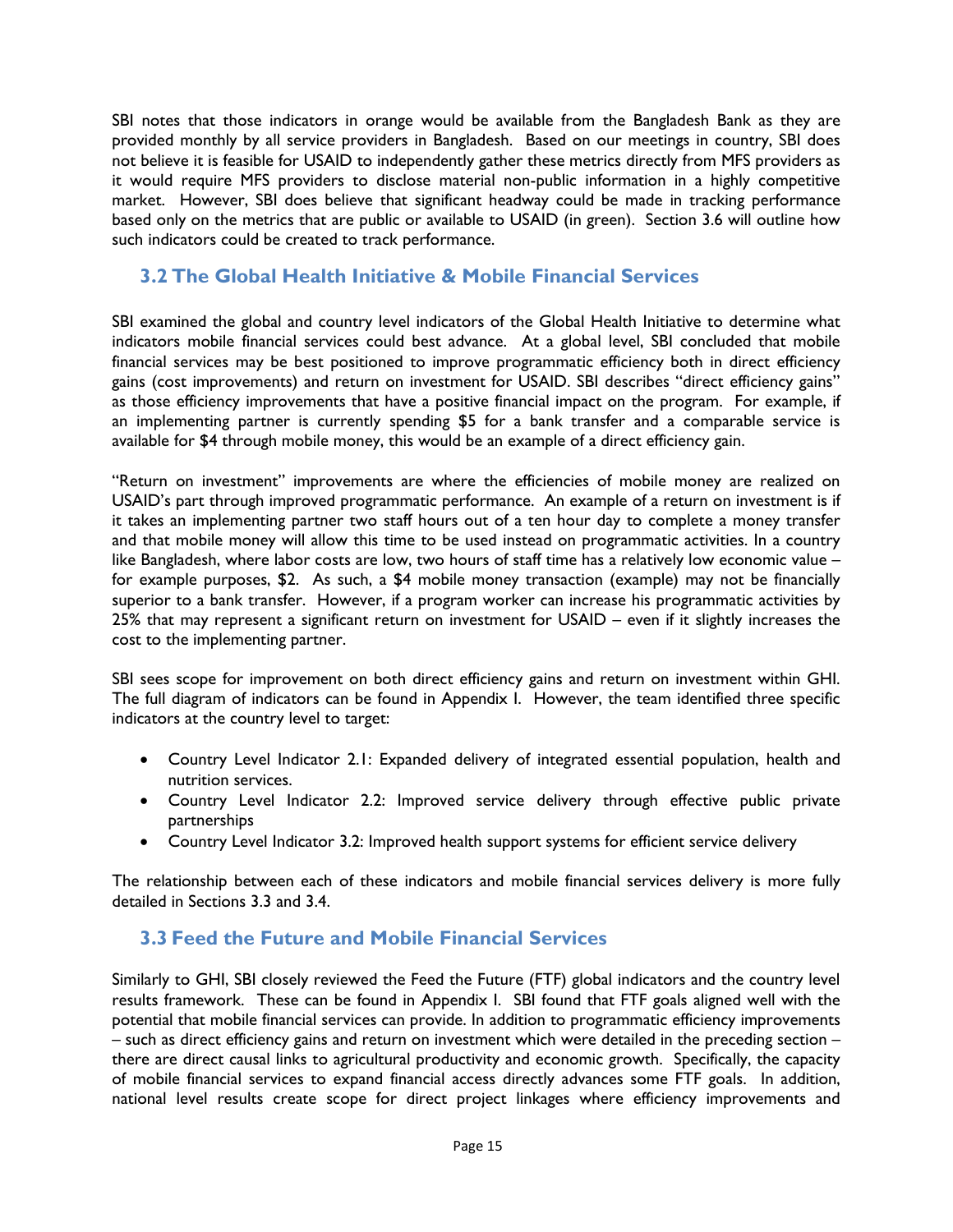economic growth are targeted outcomes. The FTF results that can be targeted according to their relationship with mobile financial services can be found in the table below. In addition, the three GHI indicators have also been included.

|                                                                                           |                         | <b>Mobile Money Outputs</b> |                        |  |
|-------------------------------------------------------------------------------------------|-------------------------|-----------------------------|------------------------|--|
| <b>Programmatic Outcomes</b>                                                              | Financial<br>Efficiency | Return on<br>Investment     | Causal<br>Relationship |  |
| Expanded delivery of integrated services (GHI-B)                                          | ✓                       | $\checkmark$                |                        |  |
| Improved public service delivery (GHI-B)                                                  | $\checkmark$            | $\checkmark$                |                        |  |
| Efficient service delivery (GHI-B)                                                        | $\checkmark$            | ✓                           |                        |  |
| Improved Ag productivity (FTF)                                                            |                         |                             | $\checkmark$           |  |
| Expanded Markets and Trade (FTF)                                                          |                         |                             | ✓                      |  |
| Increased Investment in Ag and Nutrition (FTF)                                            |                         |                             | $\checkmark$           |  |
| Increased employment opportunities in value chains (FTF)                                  |                         |                             | $\checkmark$           |  |
| Increase resilience of vulnerable communities (FTF)                                       |                         |                             | $\checkmark$           |  |
| Gross margins per unit of land or animal of selected product (FTF-B)                      |                         | $\checkmark$                | $\checkmark$           |  |
| % change of value of inter-regional trade in targeted agricultural commodities (FTF-B)    |                         | $\checkmark$                |                        |  |
| Value of incremental sales (farm-level) (FTF-B)                                           |                         | ✓                           | $\checkmark$           |  |
| % national budget invested in agricultural & nutrition (FTF-B)                            |                         |                             |                        |  |
| Value of new private sector invest in ag sector or value chain (FTF-B)                    |                         | $\checkmark$                | $\checkmark$           |  |
| Number of jobs attributed to FTF programs (FTF-B)                                         |                         | ✓                           | $\checkmark$           |  |
| Prevalence of households with moderate to severe hunger (FTF-B)                           |                         | ✓                           |                        |  |
| # of indiv who received USG ST ag sector productivity or food security training (FTF WoG) |                         | $\checkmark$                | $\checkmark$           |  |
| # of farmers and others who have applied new technologies or mgmt practices  (FTF WoG)    |                         | ✓                           | $\checkmark$           |  |
| # of private enterprises,  receiving USG assistance (FTF WoG)                             | $\checkmark$            | ✓                           | $\checkmark$           |  |
| # of  applied new technologies or management practices (FTF WoG)                          | ✓                       | ✓                           | $\checkmark$           |  |
| Value of agricultural and rural loans (FTF WoG)                                           | ✓                       | $\checkmark$                | $\checkmark$           |  |

*Figure 4: Programmatic outcomes and mobile money outputs*

Those programmatic outcomes where SBI sees a causal relationship between mobile money outputs – improved access, acceptance and utility of financial services – are summarized below:

- Agricultural productivity is improved through greater access to finance, which reduces transaction costs and allows for expanded credit and investment.
- Expanded markets and trade are catalyzed by improved access to financial services and reduced transaction costs.
- Investment in agricultural and nutrition are made more efficient by mobile financial services.
- Increased employment opportunities are created by mobile financial services which employ people directly as agents and indirectly by reducing barriers to entry.
- Vulnerable communities are more resilient by MFS as they allow for easier payments and transfers to protect against shocks.
- Gross margins are increased by reducing transaction costs.
- Incremental sales values increase when MFS solutions open new markets and reduce transaction costs.
- Private sector investment increases through direct MFS investment and by investment that leverages expanded payment networks.
- Direct job numbers can increase through more efficient agricultural and nutrition programs that create new opportunities for advancement and promotion.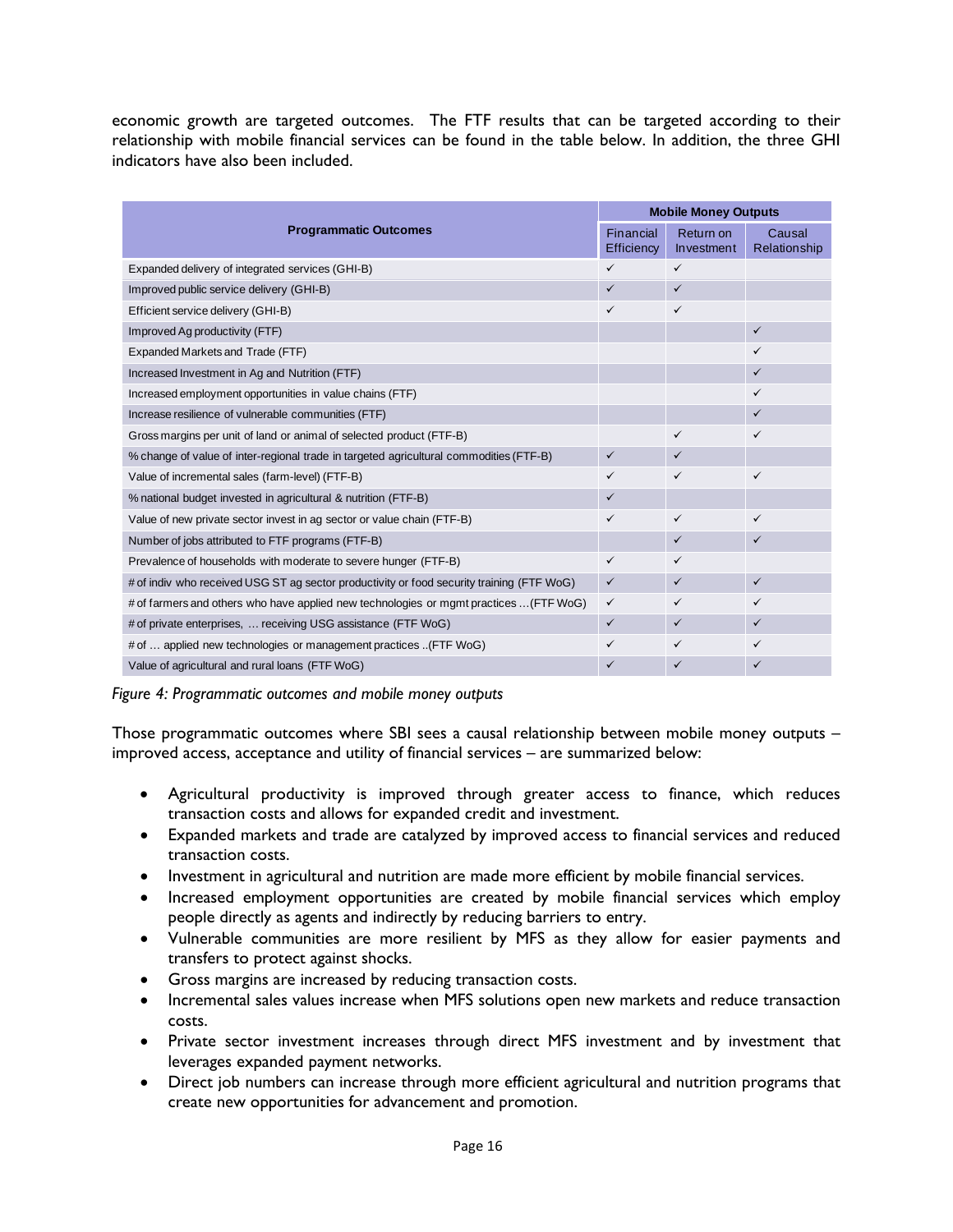- Individuals and private enterprises served increase by making it easier for USG programs to reach new communities.
- New technologies are directly expanded to farmers through improved MFS.
- Value of agriculture loans increase through MFS services as the cost of providing financial services drops.

In addition to programmatic improvements and greater return on investment, these causal impacts strengthen the case for encouraging partners to adopt MFS solutions.

#### <span id="page-16-0"></span>**3.4 Mobile Money Performance Metrics**

In order to determine how effectively mobile money is achieving the three types of impact identified financial efficiency, return on investment and causal relationship, SBI identified specific goals associated with each type of impact and metrics that USAID could use to target these goals. These are summarized in Figure 5 below.

| <b>Financial Efficiency</b>                                                                                                                                                                                                                                                                                                                                                                                                                          | <b>Return on Investment</b>                                                                                                                                                                                                    | <b>Causal Relationship</b>                                                                                                                                                                                                                                                                                                                                                                    |
|------------------------------------------------------------------------------------------------------------------------------------------------------------------------------------------------------------------------------------------------------------------------------------------------------------------------------------------------------------------------------------------------------------------------------------------------------|--------------------------------------------------------------------------------------------------------------------------------------------------------------------------------------------------------------------------------|-----------------------------------------------------------------------------------------------------------------------------------------------------------------------------------------------------------------------------------------------------------------------------------------------------------------------------------------------------------------------------------------------|
| <b>Goal: Programmatic cost</b><br>savings<br>Metric: Money directly saved<br>due to conversion to mobile<br>money (previous transaction<br>costs – new transaction<br>costs)<br>Metric: Indirect cost savings<br>due to conversion to mobile<br>money (reduced theft, cash<br>management costs, staff<br>labor savings)<br><b>Metric: Partner institutions</b><br>using mobile money<br>Metric: (if applicable)<br><b>Customer acquisition costs</b> | <b>Goal: Greater outreach or</b><br>increased service within<br>program<br>Metric: Time savings of field<br>based staff<br>Metric: Number of recipients<br>served<br><b>Metric: Partner institutions</b><br>using mobile money | <b>Goal: Advancing</b><br>programmatic metrics<br>Metric: Number of agents<br>(target areas & segments)<br>Metric: Users per agent<br>(target areas & segments)<br>Metric: Partner institutions<br>using mobile money<br>Metric: Price per "Round<br>Trip" Product<br>Metric: Mobile money<br>penetration rate<br>Metric: Mobile money<br>subscribers<br>Metric: Targeted products<br>offered |

#### *Figure 5: Mobile money performance metrics*

Mobile money is capable of **improving the financial efficiency** of projects. As such, the goal should be creating cost savings within existing programs. To monitor progress on this front, USAID should draw on partners to track direct and indirect financial costs. USAID's mobile money costing utility is helpful in this regard. In addition, USAID should also track the number of its implementing partners who use mobile money – as this would indicate that partners see an economic incentive to use the services – and, where applicable, customer acquisition costs. By customer acquisition costs, we refer to the costs that implementing partners incur to find and engage new recipients of services. An example of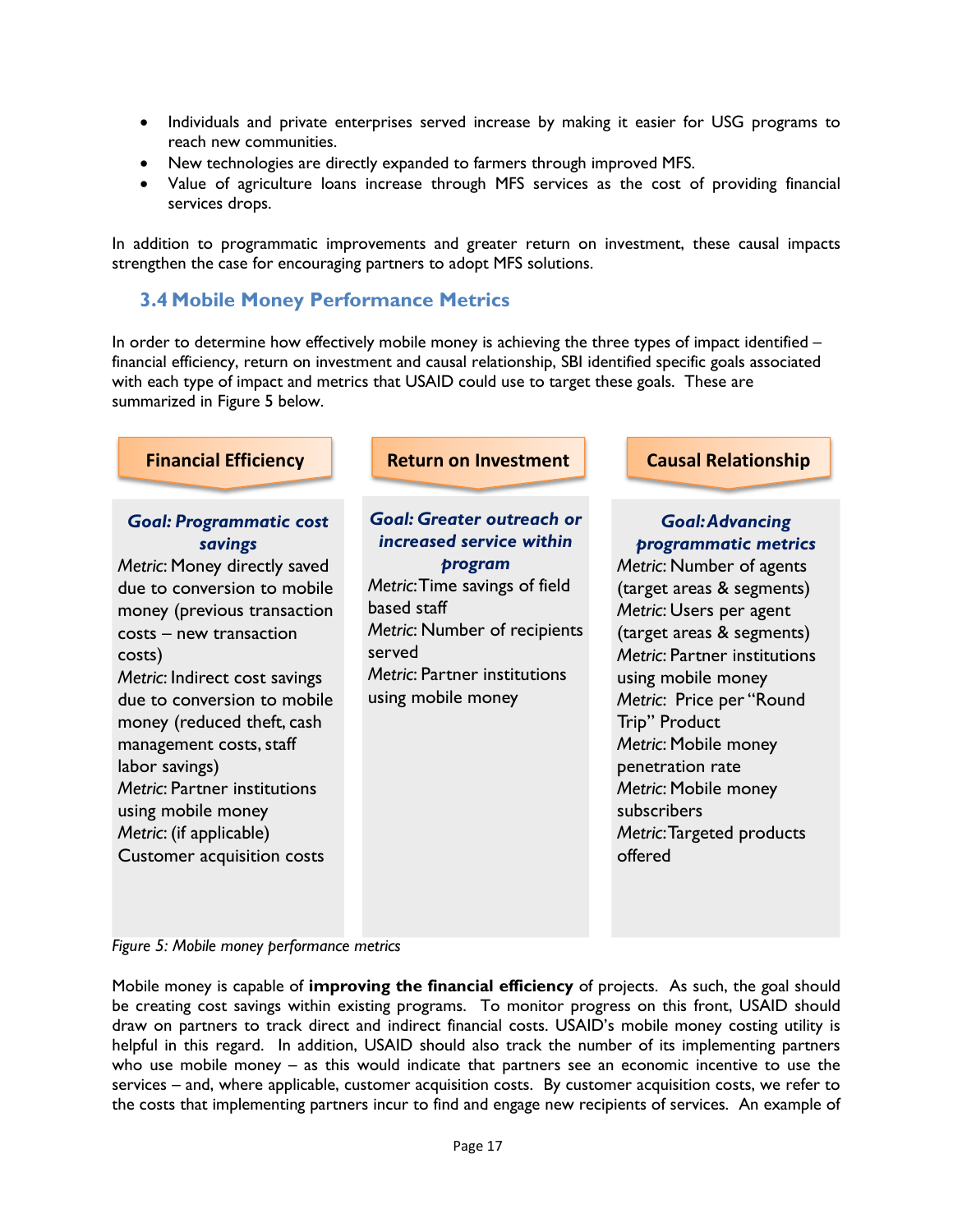a customer acquisition cost would be the cost of providing health services to targeted populations. If mobile financial services can reduce the costs of providing health services – such as by reducing travel time between remote clinic locations and financial institutions – the per-consumer costs of the service should capture this dynamic.

In cases where mobile money is being used to improve USAID's **return on investment**, USAID should try to track indicators that correspond to greater outreach. Examples of these indicators would be the time savings of field based staff, the number or recipients served and the number of partner institutions using mobile money. Each of these indicators would indicate an increase in the scope and service of projects.

When using mobile money to capture **causal** impact the metrics should correspond to the logic that underpins the causal relationship, which depends on the specific requirements of each project. These should be designed in close coordination with implementing partners in order to ensure that the metrics will be available and that the integration steps required to integrate mobile financial services into operations is fully understood.

## <span id="page-17-0"></span>**3.5 Additional Indicators**

In addition to the GHI and FTF and indicators, SBI examined how MFS could advance innovate new indicators such as the Women's Empowerment Index (WEI). SBI undertook this examination at the request of the USAID mission in Bangladesh. SBI's examination identified three domains of the WEI where the expansion of mobile financial services could have a direct positive impact. These are related to resources, income and time and are highlighted in the figure below.

| <b>Domain</b>    | <b>Indicators</b>                     | Weight |
|------------------|---------------------------------------|--------|
| Production       | Input in productive decisions         | 1/10   |
|                  | Autonomy In production                | 1/10   |
| <b>Resources</b> | Ownership of assets                   | 1/15   |
|                  | Purchase, sale, or transfer of assets | 1/15   |
|                  | Access to and decisions on credit     | 1/15   |
| <b>Income</b>    | Control over use of Income            | 1/5    |
| Leadership       | <b>Group member</b>                   | 1/10   |
|                  | Speaking in public                    | 1/10   |
| <b>Time</b>      | <b>Workload</b>                       | 1/10   |
|                  | Leisure                               | 1/10   |

*Figure 6: Women's Empowerment Index*

With respect to resources, mobile financial services empower women by giving them direct control over financial decisions. This can lead to increased ownership of, and access to, assets. Income is boosted by mobile financial series because they tend to create new income generating opportunities within and out of the home. Finally MFS reduces travel, waiting and transaction time having a direct positive impact on these metrics. As such, SBI concluded that MFS can directly contribute to the achievement of many metrics of this important policy initiative for USAID.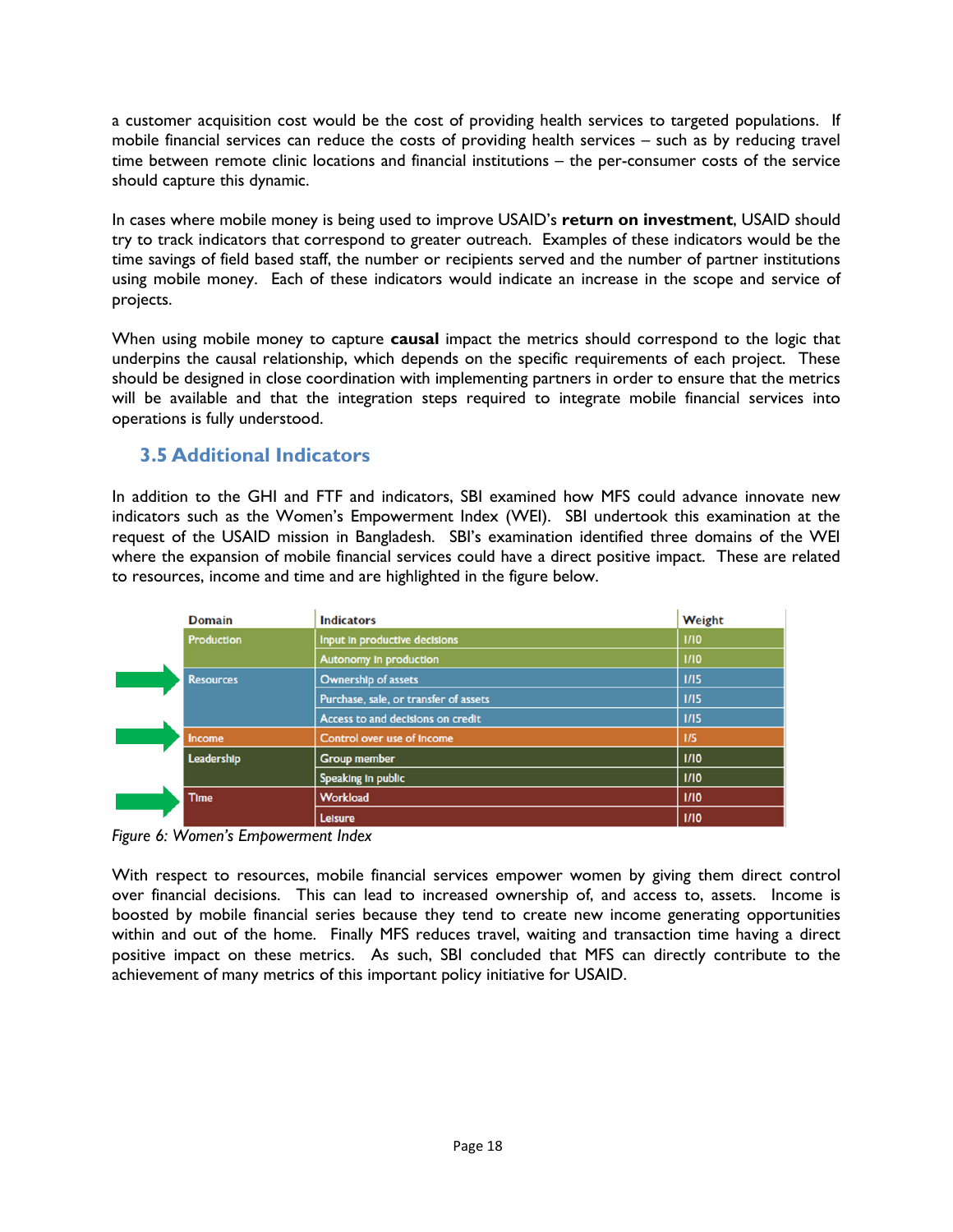## <span id="page-18-0"></span>**Appendix I: Metrics**

*Global Health Indicators Framework*



WGGE, Country Ownership, HSS, Partnerships, Coordination & Integration, M&E, Research & Innovation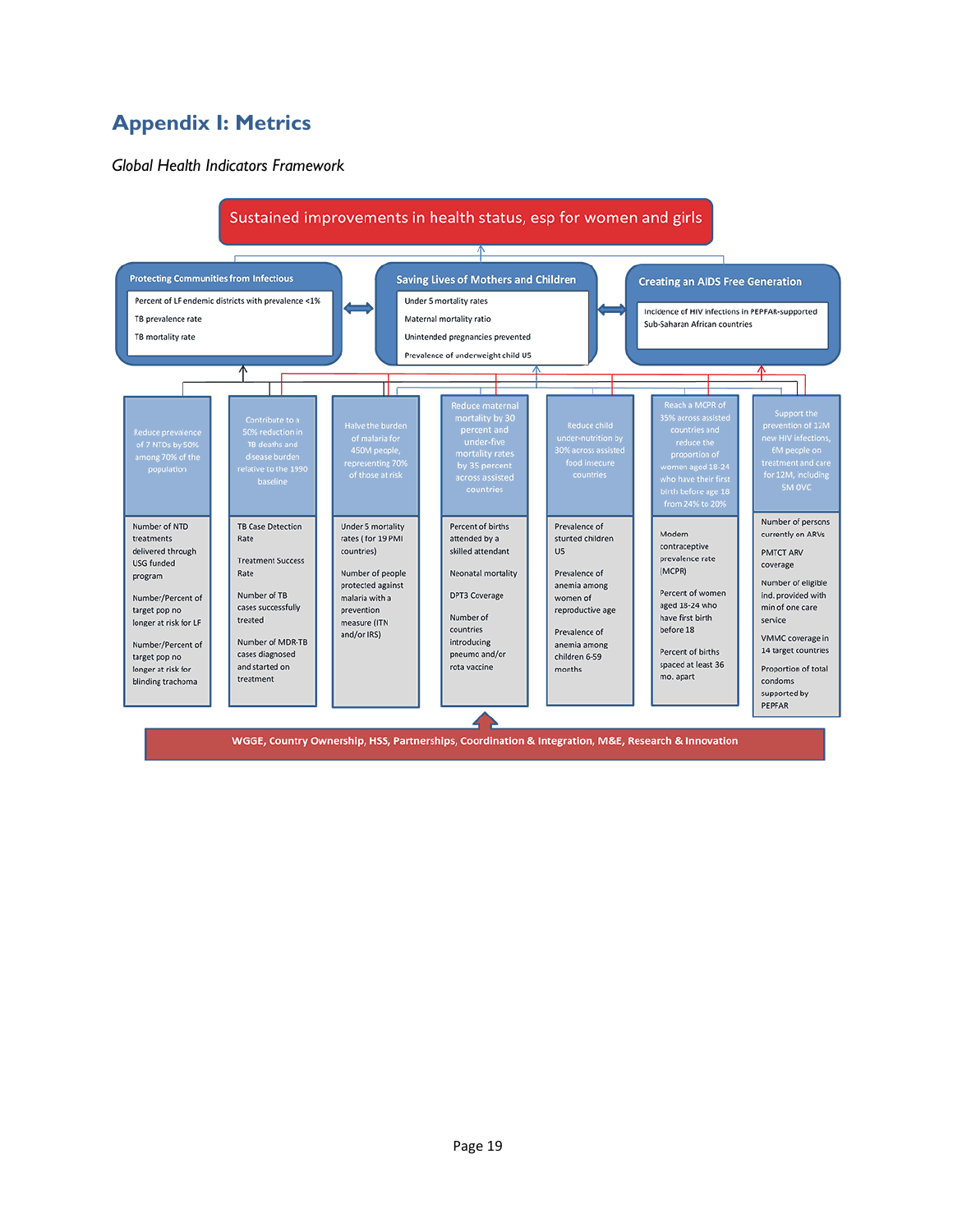#### *Country Level GHI Framework*

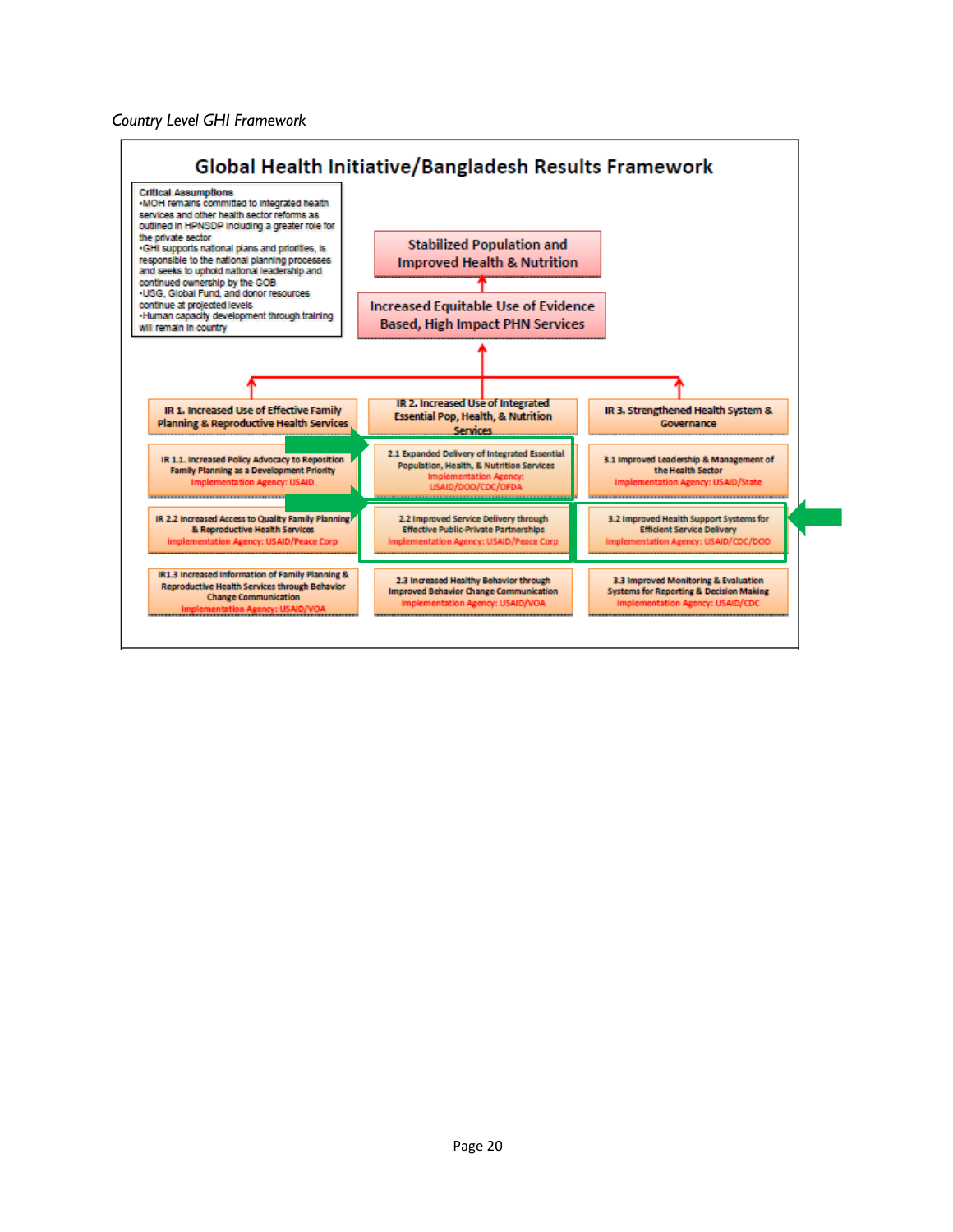#### *Global Feed-the-Future Framework*

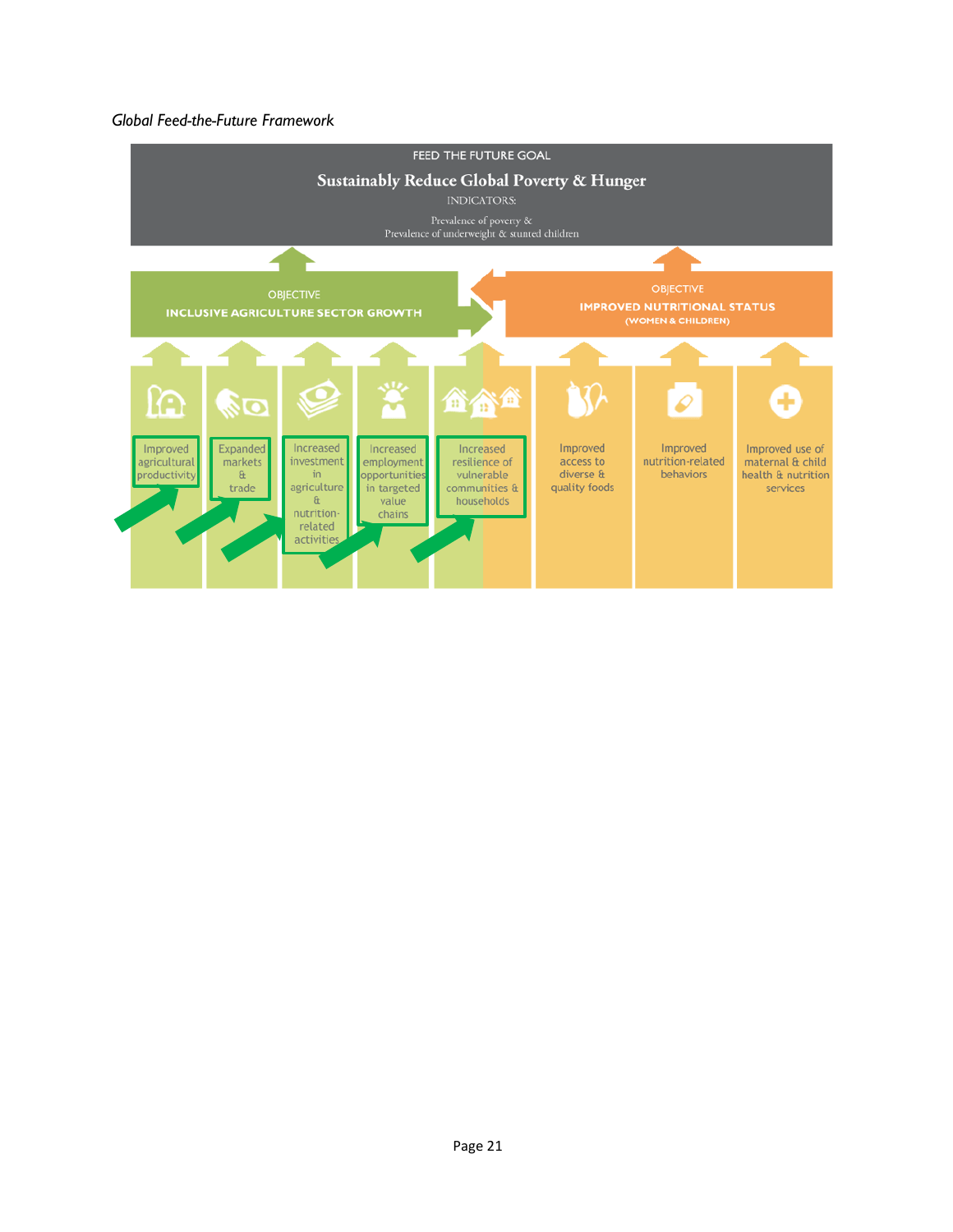#### *FTF Framework (Bangladesh)*